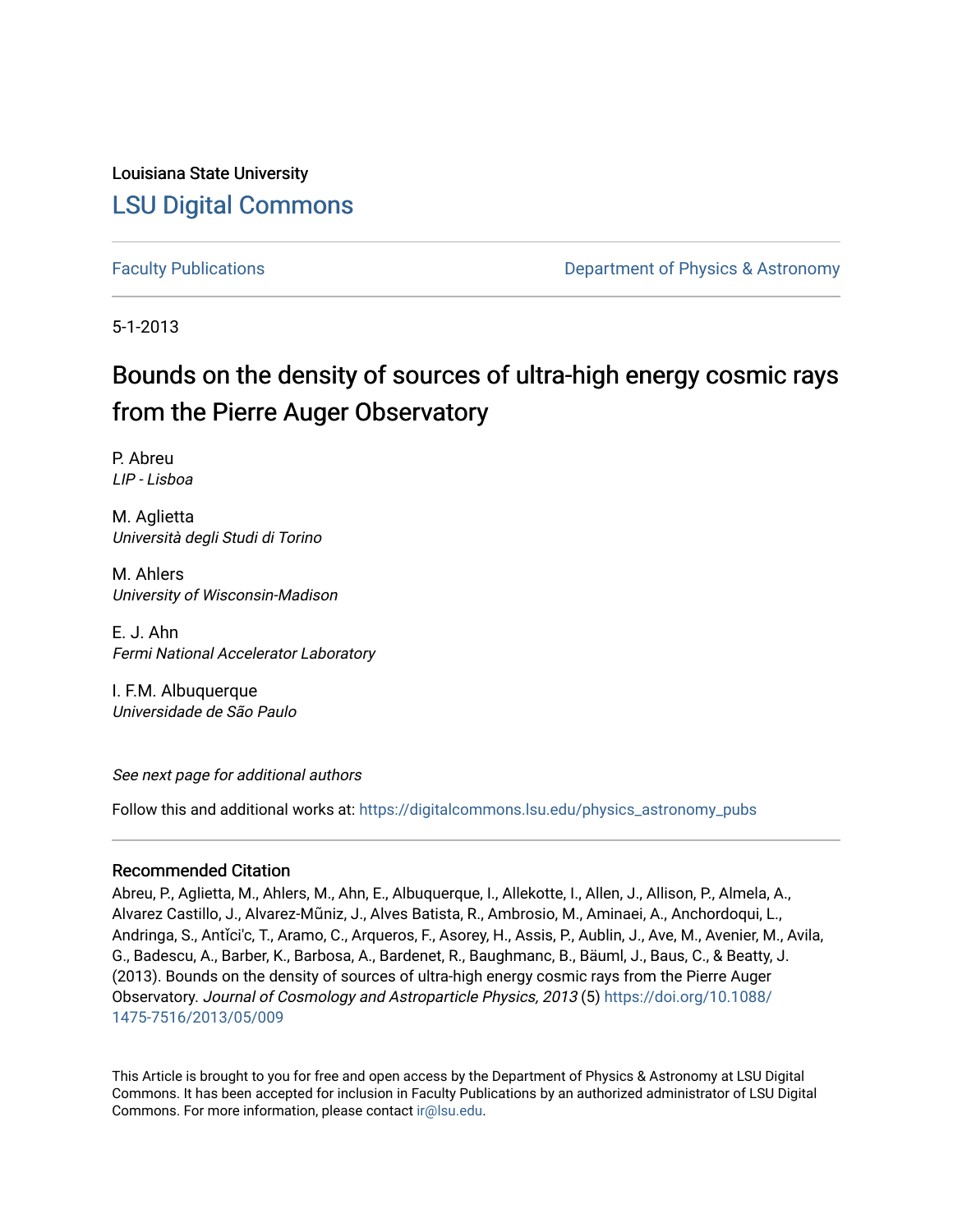#### Authors

P. Abreu, M. Aglietta, M. Ahlers, E. J. Ahn, I. F.M. Albuquerque, I. Allekotte, J. Allen, P. Allison, A. Almela, J. Alvarez Castillo, J. Alvarez-Mũniz, R. Alves Batista, M. Ambrosio, A. Aminaei, L. Anchordoqui, S. Andringa, T. Antǐci'c, C. Aramo, F. Arqueros, H. Asorey, P. Assis, J. Aublin, M. Ave, M. Avenier, G. Avila, A. M. Badescu, K. B. Barber, A. F. Barbosa, R. Bardenet, B. Baughmanc, J. Bäuml, C. Baus, and J. J. Beatty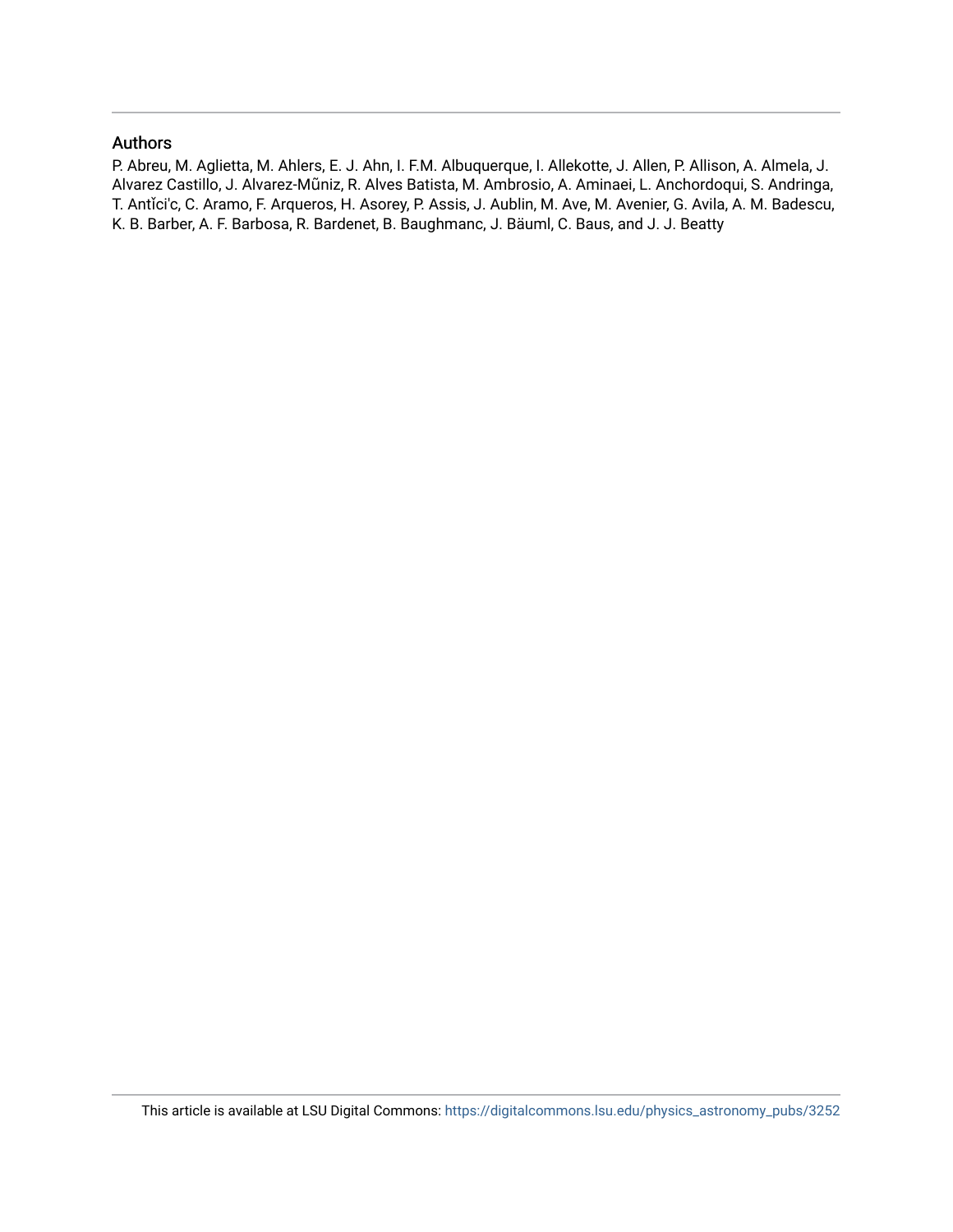# Bounds on the density of sources of ultra-high energy cosmic rays from the Pierre Auger Observatory

May 8, 2013

### The Pierre Auger Collaboration

P. Abreu<sup>61</sup>, M. Aglietta<sup>49</sup>, M. Ahlers<sup>91</sup>, E.J. Ahn<sup>79</sup>, I.F.M. Albuquerque<sup>15</sup>, I. Allekotte<sup>1</sup>, J. Allen<sup>83</sup>, P. Allison<sup>85</sup>, A. Almela<sup>11, 7</sup>, J. Alvarez Castillo<sup>54</sup>, J. Alvarez-Muñiz<sup>71</sup>, R. Alves Batista<sup>16</sup>, M. Ambrosio<sup>43</sup>, A. Aminaei<sup>55</sup>, L. Anchordoqui<sup>92</sup>, S. Andringa<sup>61</sup>, T. Antiči'c<sup>22</sup>, C. Aramo<sup>43</sup>, F. Arqueros<sup>68</sup>, H. Asorey<sup>1</sup>, P. Assis<sup>61</sup>, J. Aublin<sup>28</sup>, M. Ave<sup>71</sup>, M. Avenier<sup>29</sup>, G. Avila<sup>10</sup>, A.M. Badescu<sup>64</sup>, K.B. Barber<sup>12</sup>, A.F. Barbosa<sup>13‡</sup>, R. Bardenet<sup>27</sup>, B. Baughman<sup>85</sup><sup>c</sup>, J. Bäuml<sup>33</sup>, C. Baus<sup>35</sup>, J.J. Beatty<sup>85</sup>, K.H. Becker<sup>32</sup>, A. Bellétoile<sup>31</sup>, J.A. Bellido<sup>12</sup>, S. BenZvi<sup>91</sup>, C. Berat<sup>29</sup>, X. Bertou<sup>1</sup>, P.L. Biermann<sup>36</sup>, P. Billoir<sup>28</sup>, F. Blanco<sup>68</sup>, M. Blanco<sup>28, 69</sup>, C. Bleve<sup>32</sup>, H. Blümer<sup>35, 33</sup>, M. Boháčová<sup>24</sup>, D. Boncioli<sup>44</sup>, C. Bonifazi<sup>20</sup>, R. Bonino<sup>49</sup>, N. Borodai<sup>59</sup>, J. Brack<sup>77</sup>, I. Brancus<sup>62</sup>, P. Brogueira<sup>61</sup>, W.C. Brown<sup>78</sup>, P. Buchholz<sup>39</sup>, A. Bueno<sup>70</sup>, L. Buroker<sup>92</sup>, R.E. Burton<sup>75</sup>, M. Buscemi<sup>43</sup>, K.S. Caballero-Mora<sup>71, 86</sup>, B. Caccianiga<sup>42</sup>, L. Caramete<sup>36</sup>, R. Caruso<sup>45</sup>, A. Castellina<sup>49</sup>, G. Cataldi<sup>47</sup>, L. Cazon<sup>61</sup>, R. Cester<sup>46</sup>, J. Chauvin<sup>29</sup>, S.H. Cheng<sup>86</sup>, A. Chiavassa<sup>49</sup>, J.A. Chinellato<sup>16</sup>, J. Chirinos Diaz<sup>82</sup>, J. Chudoba<sup>24</sup>, M. Cilmo<sup>43</sup>, R.W. Clay<sup>12</sup>, G. Cocciolo<sup>47</sup>, R. Colalillo<sup>43</sup>, L. Collica<sup>42</sup>, M.R. Coluccia<sup>47</sup>, R. Conceição<sup>61</sup>, F. Contreras<sup>9</sup>, H. Cook<sup>73</sup>, M.J. Cooper<sup>12</sup>, J. Coppens<sup>55, 57</sup>, S. Coutu<sup>86</sup>, C.E. Covault<sup>75</sup>, A. Criss<sup>86</sup>, J. Cronin<sup>87</sup>, A. Curutiu<sup>36</sup>, R. Dallier<sup>31, 30</sup>, B. Daniel<sup>16</sup>, S. Dasso<sup>5, 3</sup>, K. Daumiller<sup>33</sup>, B.R. Dawson<sup>12</sup>, R.M. de Almeida<sup>21</sup>, M. De Domenico<sup>45</sup>, C. De Donato<sup>54</sup>, S.J. de Jong<sup>55, 57</sup>, G. De La Vega<sup>8</sup>, W.J.M. de Mello Junior<sup>16</sup>, J.R.T. de Mello Neto<sup>20</sup>, I. De Mitri<sup>47</sup>, V. de Souza<sup>14</sup>, K.D. de Vries<sup>56</sup>, L. del Peral<sup>69</sup>, O. Deligny<sup>26</sup>, H. Dembinski<sup>33</sup>, N. Dhital<sup>82</sup>, C. Di Giulio<sup>44</sup>, M.L. Díaz Castro<sup>13</sup>, P.N. Diep<sup>93</sup>, F. Diogo<sup>61</sup>, C. Dobrigkeit<sup>16</sup>, W. Docters<sup>56</sup>, J.C. D'Olivo<sup>54</sup>, P.N. Dong<sup>93, 26</sup>, A. Dorofeev<sup>77</sup>, J.C. dos Anjos<sup>13</sup>, M.T. Dova<sup>4</sup>, D. D'Urso<sup>43</sup>,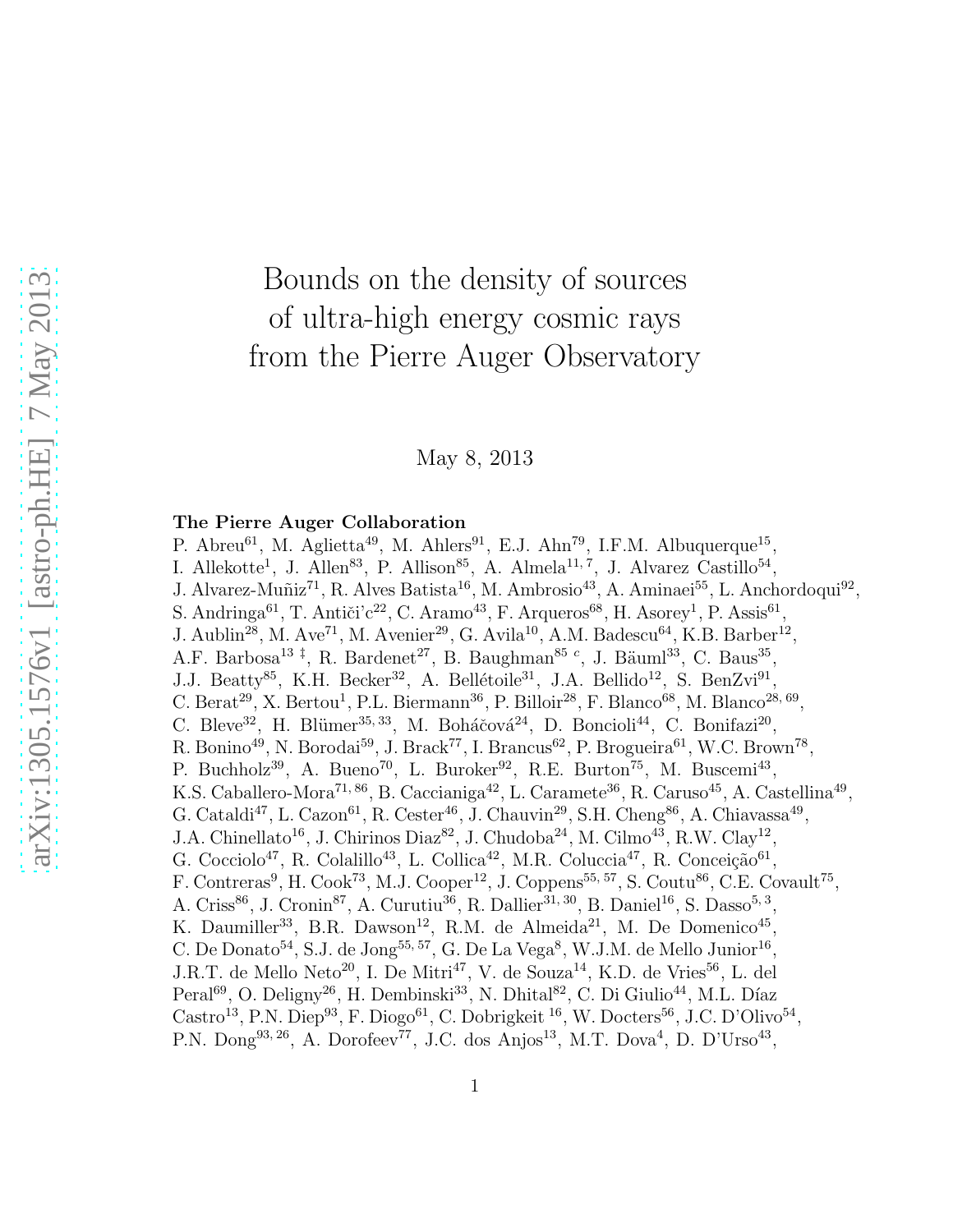J. Ebr<sup>24</sup>, R. Engel<sup>33</sup>, M. Erdmann<sup>37</sup>, C.O. Escobar<sup>79, 16</sup>, J. Espadanal<sup>61</sup>, A. Etchegoyen<sup>7, 11</sup>, P. Facal San Luis<sup>87</sup>, H. Falcke<sup>55, 58, 57</sup>, K. Fang<sup>87</sup>, G. Farrar<sup>83</sup>, A.C. Fauth<sup>16</sup>, N. Fazzini<sup>79</sup>, A.P. Ferguson<sup>75</sup>, B. Fick<sup>82</sup>, J.M. Figueira<sup>7</sup>, A. Filevich<sup>7</sup>, A. Filipčič<sup>65, 66</sup>, S. Fliescher<sup>37</sup>, B. Fox<sup>88</sup>, C.E. Fracchiolla<sup>77</sup>, E.D. Fraenkel<sup>56</sup>, O. Fratu<sup>64</sup>, U. Fröhlich<sup>39</sup>, B. Fuchs<sup>35</sup>, R. Gaior<sup>28</sup>, R.F. Gamarra<sup>7</sup>, S. Gambetta<sup>40</sup>, B. García<sup>8</sup>, S.T. Garcia Roca<sup>71</sup>, D. Garcia-Gamez<sup>27</sup>, D. Garcia-Pinto<sup>68</sup>, G. Garilli<sup>45</sup>, A. Gascon Bravo<sup>70</sup>, H. Gemmeke<sup>34</sup>, P.L. Ghia<sup>28</sup>, M. Giller<sup>60</sup>, J. Gitto<sup>8</sup>, H. Glass<sup>79</sup>, M.S. Gold<sup>90</sup>, G. Golup<sup>1</sup>, F. Gomez Albarracin<sup>4</sup>, M. Gómez Berisso<sup>1</sup>, P.F. Gómez Vitale<sup>10</sup>, P. Gonçalves<sup>61</sup>, J.G. Gonzalez<sup>35</sup>, B. Gookin<sup>77</sup>, A. Gorgi<sup>49</sup>, P. Gorham<sup>88</sup>, P. Gouffon<sup>15</sup>, E. Grashorn<sup>85</sup>, S. Grebe<sup>55, 57</sup>, N. Griffith<sup>85</sup>, A.F. Grillo<sup>50</sup>, Y. Guardincerri<sup>3</sup>, F. Guarino<sup>43</sup>, G.P. Guedes<sup>17</sup>, P. Hansen<sup>4</sup>, D. Harari<sup>1</sup>, T.A. Harrison<sup>12</sup>, J.L. Harton<sup>77</sup>, A. Haungs<sup>33</sup>, T. Hebbeker<sup>37</sup>, D. Heck<sup>33</sup>, A.E. Herve<sup>12</sup>, G.C. Hill<sup>12</sup>, C. Hojvat<sup>79</sup>, N. Hollon<sup>87</sup>, V.C. Holmes<sup>12</sup>, P. Homola<sup>59</sup>, J.R. Hörandel<sup>55, 57</sup>, P. Horvath<sup>25</sup>, M. Hrabovský<sup>25, 24</sup>, D. Huber<sup>35</sup>, T. Huege<sup>33</sup>, A. Insolia<sup>45</sup>, F. Ionita<sup>87</sup>, S. Jansen<sup>55, 57</sup>, C. Jarne<sup>4</sup>, S. Jiraskova<sup>55</sup>, M. Josebachuili<sup>7</sup>, K. Kadija<sup>22</sup>, K.H. Kampert<sup>32</sup>, P. Karhan<sup>23</sup>, P. Kasper<sup>79</sup>, I. Katkov<sup>35</sup>, B. Kégl<sup>27</sup>, B. Keilhauer<sup>33</sup>, A. Keivani<sup>81</sup>, J.L. Kelley<sup>55</sup>, E. Kemp<sup>16</sup>, R.M. Kieckhafer<sup>82</sup>, H.O. Klages<sup>33</sup>, M. Kleifges<sup>34</sup>, J. Kleinfeller<sup>9, 33</sup>, J. Knapp<sup>73</sup>, D.-H. Koang<sup>29</sup>, K. Kotera<sup>87</sup>, N. Krohm<sup>32</sup>, O. Krömer<sup>34</sup>, D. Kruppke-Hansen<sup>32</sup>, D. Kuempel<sup>37, 39</sup>, J.K. Kulbartz<sup>38</sup>, N. Kunka<sup>34</sup>, G. La Rosa<sup>48</sup>, D. LaHurd<sup>75</sup>, L. Latronico<sup>49</sup>, R. Lauer<sup>90</sup>, M. Lauscher<sup>37</sup>, P. Lautridou<sup>31</sup>, S. Le Coz<sup>29</sup>, M.S.A.B. Leão<sup>19</sup>, D. Lebrun<sup>29</sup>, P. Lebrun<sup>79</sup>, M.A. Leigui de Oliveira<sup>19</sup>, A. Letessier-Selvon<sup>28</sup>, I. Lhenry-Yvon<sup>26</sup>, K. Link<sup>35</sup>, R. López<sup>51</sup>, A. Lopez Agüera<sup>71</sup>, K. Louedec<sup>29, 27</sup>, J. Lozano Bahilo<sup>70</sup>, L. Lu<sup>73</sup>, A. Lucero<sup>7</sup>, M. Ludwig<sup>35</sup>, H. Lyberis<sup>20, 26</sup>, M.C. Maccarone<sup>48</sup>, C. Macolino<sup>28</sup>, M. Malacari<sup>12</sup>, S. Maldera<sup>49</sup>, J. Maller<sup>31</sup>, D. Mandat<sup>24</sup>, P. Mantsch<sup>79</sup>, A.G. Mariazzi<sup>4</sup>, J. Marin<sup>9, 49</sup>, V. Marin<sup>31</sup>, I.C. Maris<sup>28</sup>, H.R. Marquez Falcon<sup>53</sup>, G. Marsella<sup>47</sup>, D. Martello<sup>47</sup>, L. Martin<sup>31, 30</sup>, H. Martinez<sup>52</sup>, O. Martínez Bravo<sup>51</sup>, D. Martraire<sup>26</sup>, J.J. Masías Meza<sup>3</sup>, H.J. Mathes<sup>33</sup>, J. Matthews<sup>81</sup>, J.A.J. Matthews<sup>90</sup>, G. Matthiae<sup>44</sup>, D. Maurel<sup>33</sup>, D. Maurizio<sup>13, 46</sup>, E. Mayotte<sup>76</sup>, P.O. Mazur<sup>79</sup>, G. Medina-Tanco<sup>54</sup>, M. Melissas<sup>35</sup>, D. Melo<sup>7</sup>, E. Menichetti<sup>46</sup>, A. Menshikov<sup>34</sup>, P. Mertsch<sup>72</sup>, S. Messina<sup>56</sup>, C. Meurer<sup>37</sup>, R. Meyhandan<sup>88</sup>, S. Mi'canovi'c<sup>22</sup>, M.I. Micheletti<sup>6</sup>, I.A. Minaya<sup>68</sup>, L. Miramonti<sup>42</sup>, B. Mitrica<sup>62</sup>, L. Molina-Bueno<sup>70</sup>, S. Mollerach<sup>1</sup>, M. Monasor<sup>87</sup>, D. Monnier Ragaigne<sup>27</sup>, F. Montanet<sup>29</sup>, B. Morales<sup>54</sup>, C. Morello<sup>49</sup>, J.C. Moreno<sup>4</sup>, M. Mostafá<sup>77</sup>, C.A. Moura<sup>19</sup>, M.A. Muller<sup>16</sup>, G. Müller<sup>37</sup>, M. Münchmeyer<sup>28</sup>, R. Mussa<sup>46</sup>, G. Navarra<sup>49‡</sup>, J.L. Navarro<sup>70</sup>, S. Navas<sup>70</sup>, P. Necesal<sup>24</sup>, L. Nellen<sup>54</sup>, A. Nelles<sup>55, 57</sup>, J. Neuser<sup>32</sup>, P.T. Nhung<sup>93</sup>, M. Niechciol<sup>39</sup>, L. Niemietz<sup>32</sup>, N. Nierstenhoefer<sup>32</sup>, T. Niggemann<sup>37</sup>, D. Nitz<sup>82</sup>, D. Nosek<sup>23</sup>, L. Nožka<sup>24</sup>, J. Oehlschläger<sup>33</sup>, A. Olinto<sup>87</sup>,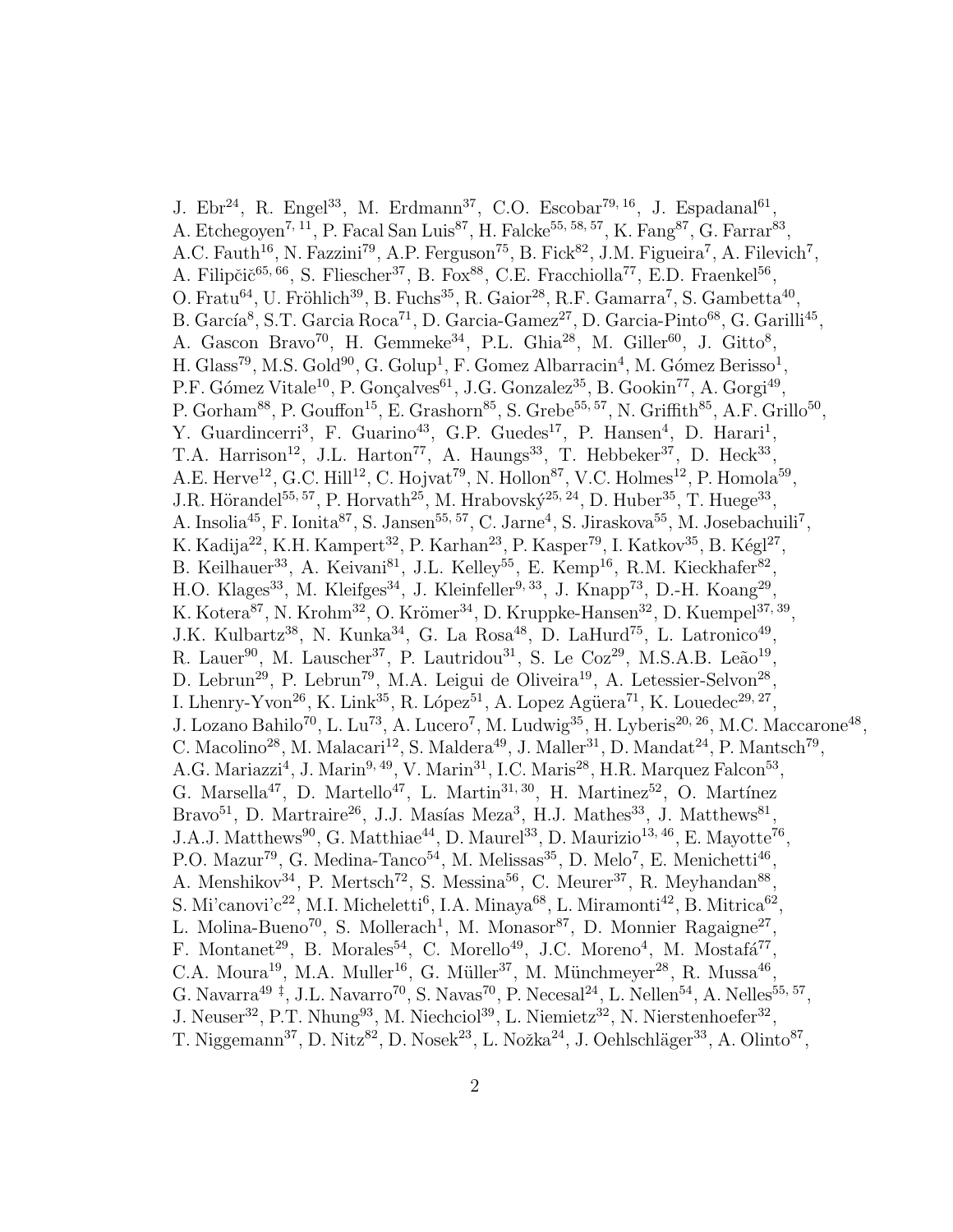M. Oliveira<sup>61</sup>, M. Ortiz<sup>68</sup>, N. Pacheco<sup>69</sup>, D. Pakk Selmi-Dei<sup>16</sup>, M. Palatka<sup>24</sup>, J. Pallotta<sup>2</sup>, N. Palmieri<sup>35</sup>, G. Parente<sup>71</sup>, A. Parra<sup>71</sup>, S. Pastor<sup>67</sup>, T. Paul<sup>92, 84</sup>, M. Pech<sup>24</sup>, J. Pękala<sup>59</sup>, R. Pelayo<sup>51, 71</sup>, I.M. Pepe<sup>18</sup>, L. Perrone<sup>47</sup>, R. Pesce<sup>40</sup>, E. Petermann<sup>89</sup>, S. Petrera<sup>41</sup>, A. Petrolini<sup>40</sup>, Y. Petrov<sup>77</sup>, C. Pfendner<sup>91</sup>, R. Piegaia<sup>3</sup>, T. Pierog<sup>33</sup>, P. Pieroni<sup>3</sup>, M. Pimenta<sup>61</sup>, V. Pirronello<sup>45</sup>, M. Platino<sup>7</sup>, M. Plum<sup>37</sup>, V.H. Ponce<sup>1</sup>, M. Pontz<sup>39</sup>, A. Porcelli<sup>33</sup>, P. Privitera<sup>87</sup>, M. Prouza<sup>24</sup>, E.J. Quel<sup>2</sup>, S. Querchfeld<sup>32</sup>, J. Rautenberg<sup>32</sup>, O. Ravel<sup>31</sup>, D. Ravignani<sup>7</sup>, B. Revenu<sup>31</sup>, J. Ridky<sup>24</sup>, S. Riggi<sup>48, 71</sup>, M. Risse<sup>39</sup>, P. Ristori<sup>2</sup>, H. Rivera<sup>42</sup>, V. Rizi<sup>41</sup>, J. Roberts<sup>83</sup>, W. Rodrigues de Carvalho<sup>71</sup>, I. Rodriguez Cabo<sup>71</sup>, G. Rodriguez Fernandez<sup>44, 71</sup>, J. Rodriguez Martino<sup>9</sup>, J. Rodriguez Rojo<sup>9</sup>, M.D. Rodríguez-Frías<sup>69</sup>, G. Ros<sup>69</sup>, J. Rosado<sup>68</sup>, T. Rossler<sup>25</sup>, M. Roth<sup>33</sup>, B. Rouillé-d'Orfeuil<sup>87</sup>, E. Roulet<sup>1</sup>, A.C. Rovero<sup>5</sup>, C. Rühle<sup>34</sup>, S.J. Saffi<sup>12</sup>, A. Saftoiu<sup>62</sup>, F. Salamida<sup>26</sup>, H. Salazar<sup>51</sup>, F. Salesa Greus<sup>77</sup>, G. Salina<sup>44</sup>, F. Sánchez<sup>7</sup>, C.E. Santo<sup>61</sup>, E. Santos<sup>61</sup>, E.M. Santos<sup>20</sup>, F. Sarazin<sup>76</sup>, B. Sarkar<sup>32</sup>, S. Sarkar<sup>72</sup>, R. Sato<sup>9</sup>, N. Scharf<sup>37</sup>, V. Scherini<sup>42</sup>, H. Schieler<sup>33</sup>, P. Schiffer<sup>38</sup>, A. Schmidt<sup>34</sup>, O. Scholten<sup>56</sup>, H. Schoorlemmer<sup>55, 57</sup>, J. Schovancova<sup>24</sup>, P. Schovánek<sup>24</sup>, F. Schröder<sup>33</sup>, J. Schulz<sup>55</sup>, D. Schuster<sup>76</sup>, S.J. Sciutto<sup>4</sup>, M. Scuderi<sup>45</sup>, A. Segreto<sup>48</sup>, M. Settimo<sup>39</sup>, A. Shadkam<sup>81</sup>, R.C. Shellard<sup>13</sup>, I. Sidelnik<sup>1</sup>, G. Sigl<sup>38</sup>, H.H. Silva Lopez<sup>54</sup>, O. Sima<sup>63</sup>, A. 'Smiałkowski<sup>60</sup>, R. Šmída<sup>33</sup>, G.R. Snow<sup>89</sup>, P. Sommers<sup>86</sup>, J. Sorokin<sup>12</sup>, H. Spinka<sup>74, 79</sup>, R. Squartini<sup>9</sup>, Y.N. Srivastava<sup>84</sup>, S. Stanic<sup>66</sup>, J. Stapleton<sup>85</sup>, J. Stasielak<sup>59</sup>, M. Stephan<sup>37</sup>, M. Straub<sup>37</sup>, A. Stutz<sup>29</sup>, F. Suarez<sup>7</sup>, T. Suomijärvi<sup>26</sup>, A.D. Supanitsky<sup>5</sup>, T. Šuša<sup>22</sup>, M.S. Sutherland<sup>81</sup>, J. Swain<sup>84</sup>, Z. Szadkowski<sup>60</sup>, M. Szuba<sup>33</sup>, A. Tapia<sup>7</sup>, M. Tartare<sup>29</sup>, O. Taşcău<sup>32</sup>, R. Tcaciuc<sup>39</sup>, N.T. Thao<sup>93</sup>, D. Thomas<sup>77</sup>, J. Tiffenberg<sup>3</sup>, C. Timmermans<sup>57, 55</sup>, W. Tkaczyk<sup>60‡</sup>, C.J. Todero Peixoto<sup>14</sup>, G. Toma<sup>62</sup>, L. Tomankova<sup>24</sup>, B. Tomé<sup>61</sup>, A. Tonachini<sup>46</sup>, G. Torralba Elipe<sup>71</sup>, D. Torres Machado<sup>31</sup>, P. Travnicek<sup>24</sup>, D.B. Tridapalli<sup>15</sup>, E. Trovato<sup>45</sup>, M. Tueros<sup>71</sup>, R. Ulrich<sup>33</sup>, M. Unger<sup>33</sup>, M. Urban<sup>27</sup>, J.F. Valdés Galicia<sup>54</sup>, I. Valiño<sup>71</sup>, L. Valore<sup>43</sup>, G. van Aar<sup>55</sup>, A.M. van den Berg<sup>56</sup>, S. van Velzen<sup>55</sup>, A. van Vliet<sup>38</sup>, E. Varela<sup>51</sup>, B. Vargas Cárdenas<sup>54</sup>, G. Varner<sup>88</sup>, J.R. Vázquez<sup>68</sup>, R.A. Vázquez<sup>71</sup>, D. Veberič<sup>66, 65</sup>, V. Verzi<sup>44</sup>, J. Vicha<sup>24</sup>, M. Videla<sup>8</sup>, L. Villaseñor<sup>53</sup>, H. Wahlberg<sup>4</sup>, P. Wahrlich<sup>12</sup>, O. Wainberg<sup>7, 11</sup>, D. Walz<sup>37</sup>, A.A. Watson<sup>73</sup>, M. Weber<sup>34</sup>, K. Weidenhaupt<sup>37</sup>, A. Weindl<sup>33</sup>, F. Werner<sup>33</sup>, S. Westerhoff<sup>91</sup>, B.J. Whelan<sup>86</sup>, A. Widom<sup>84</sup>, G. Wieczorek<sup>60</sup>, L. Wiencke<sup>76</sup>, B. Wilczyńska<sup>59‡</sup>, H. Wilczyński<sup>59</sup>, M. Will<sup>33</sup>, C. Williams<sup>87</sup>, T. Winchen<sup>37</sup>, M. Wommer<sup>33</sup>, B. Wundheiler<sup>7</sup>, T. Yamamoto<sup>87</sup><sup>*a*</sup>, T. Yapici<sup>82</sup>, P. Younk<sup>80, 39</sup>, G. Yuan<sup>81</sup>, A. Yushkov<sup>71</sup>, B. Zamorano Garcia<sup>70</sup>, E. Zas<sup>71</sup>, D. Zavrtanik<sup>66, 65</sup>, M. Zavrtanik<sup>65, 66</sup>, I. Zaw<sup>83 d</sup>, A. Zepeda<sup>52 b</sup>, J. Zhou<sup>87</sup>, Y. Zhu<sup>34</sup>, M. Zimbres Silva<sup>32, 16</sup>, M. Ziolkowski<sup>39</sup>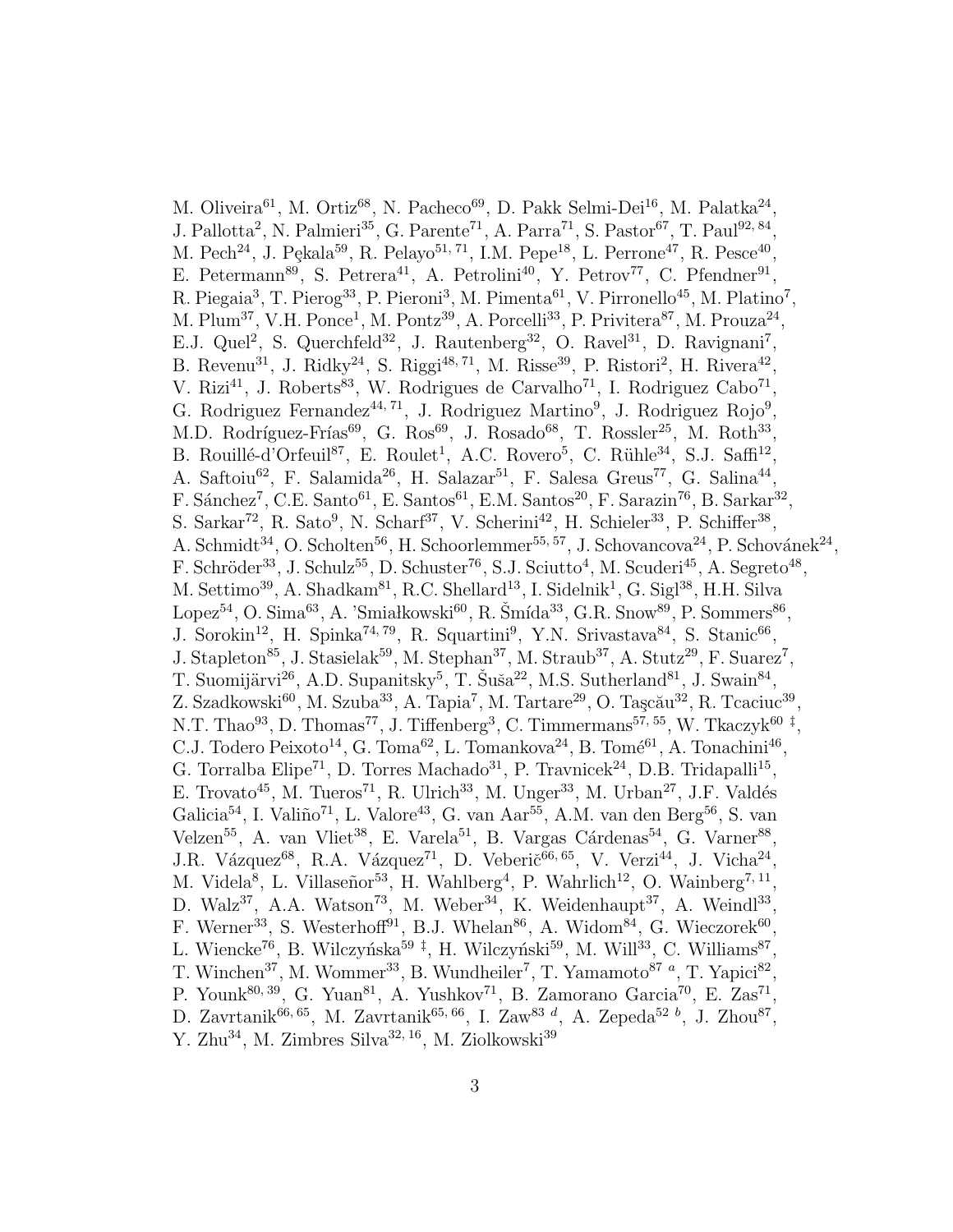<sup>1</sup> Centro Atómico Bariloche and Instituto Balseiro (CNEA-UNCuyo-CONICET), San Carlos de Bariloche, Argentina

<sup>2</sup> Centro de Investigaciones en Láseres y Aplicaciones, CITEDEF and CON-ICET, Argentina

<sup>3</sup> Departamento de Física, FCEyN, Universidad de Buenos Aires y CON-ICET, Argentina

4 IFLP, Universidad Nacional de La Plata and CONICET, La Plata, Argentina

<sup>5</sup> Instituto de Astronomía y Física del Espacio (CONICET-UBA), Buenos Aires, Argentina

 $6$  Instituto de Física de Rosario (IFIR) - CONICET/U.N.R. and Facultad de Ciencias Bioquímicas y Farmacéuticas U.N.R., Rosario, Argentina

<sup>7</sup> Instituto de Tecnologías en Detección y Astropartículas (CNEA, CON-ICET, UNSAM), Buenos Aires, Argentina

<sup>8</sup> National Technological University, Faculty Mendoza (CONICET/CNEA), Mendoza, Argentina

<sup>9</sup> Observatorio Pierre Auger, Malargüe, Argentina

 $10$  Observatorio Pierre Auger and Comisión Nacional de Energía Atómica, Malargüe, Argentina

 $11$  Universidad Tecnológica Nacional - Facultad Regional Buenos Aires, Buenos Aires, Argentina

<sup>12</sup> University of Adelaide, Adelaide, S.A., Australia

<sup>13</sup> Centro Brasileiro de Pesquisas Fisicas, Rio de Janeiro, RJ, Brazil

<sup>14</sup> Universidade de São Paulo, Instituto de Física, São Carlos, SP, Brazil

<sup>15</sup> Universidade de São Paulo, Instituto de Física, São Paulo, SP, Brazil

<sup>16</sup> Universidade Estadual de Campinas, IFGW, Campinas, SP, Brazil

<sup>17</sup> Universidade Estadual de Feira de Santana, Brazil

<sup>18</sup> Universidade Federal da Bahia, Salvador, BA, Brazil

<sup>19</sup> Universidade Federal do ABC, Santo André, SP, Brazil

 $^{20}$ Universidade Federal do Rio de Janeiro, Instituto de Física, Rio de Janeiro, RJ, Brazil

<sup>21</sup> Universidade Federal Fluminense, EEIMVR, Volta Redonda, RJ, Brazil

 $22$  Rudjer Boškovi'c Institute, 10000 Zagreb, Croatia

<sup>23</sup> Charles University, Faculty of Mathematics and Physics, Institute of Particle and Nuclear Physics, Prague, Czech Republic

<sup>24</sup> Institute of Physics of the Academy of Sciences of the Czech Republic, Prague, Czech Republic

<sup>25</sup> Palacky University, RCPTM, Olomouc, Czech Republic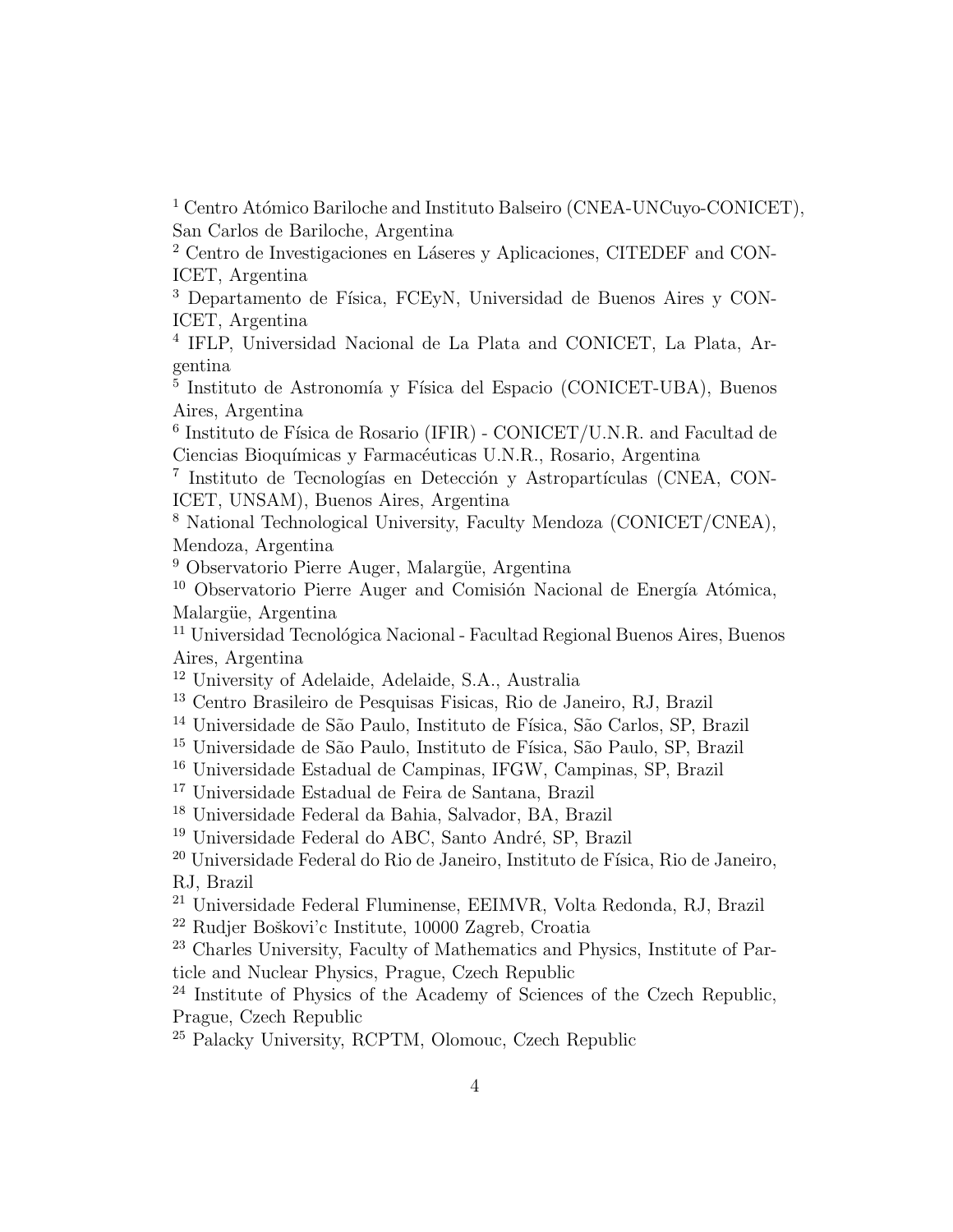<sup>26</sup> Institut de Physique Nucléaire d'Orsay (IPNO), Université Paris 11, CNRS-IN2P3, Orsay, France

 $27$  Laboratoire de l'Accélérateur Linéaire (LAL), Université Paris 11, CNRS-IN2P3, France

<sup>28</sup> Laboratoire de Physique Nucléaire et de Hautes Energies (LPNHE), Universités Paris 6 et Paris 7, CNRS-IN2P3, Paris, France

<sup>29</sup> Laboratoire de Physique Subatomique et de Cosmologie (LPSC), Université Joseph Fourier Grenoble, CNRS-IN2P3, Grenoble INP, France

<sup>30</sup> Station de Radioastronomie de Nançay, Observatoire de Paris, CNRS/INSU, France

 $31$  SUBATECH, École des Mines de Nantes, CNRS-IN2P3, Université de Nantes, France

 $32$  Bergische Universität Wuppertal, Wuppertal, Germany

 $33$  Karlsruhe Institute of Technology - Campus North - Institut für Kernphysik, Karlsruhe, Germany

 $34$  Karlsruhe Institute of Technology - Campus North - Institut für Prozessdatenverarbeitung und Elektronik, Karlsruhe, Germany

 $35$  Karlsruhe Institute of Technology - Campus South - Institut für Experimentelle Kernphysik (IEKP), Karlsruhe, Germany

 $36$  Max-Planck-Institut für Radioastronomie, Bonn, Germany

<sup>37</sup> RWTH Aachen University, III. Physikalisches Institut A, Aachen, Germany

- $38$  Universität Hamburg, Hamburg, Germany
- $39$  Universität Siegen, Siegen, Germany
- $40$  Dipartimento di Fisica dell'Università and INFN, Genova, Italy
- $41$  Università dell'Aquila and INFN, L'Aquila, Italy

 $42$  Università di Milano and Sezione INFN, Milan, Italy

- <sup>43</sup> Università di Napoli "Federico II" and Sezione INFN, Napoli, Italy
- <sup>44</sup> Università di Roma II "Tor Vergata" and Sezione INFN, Roma, Italy
- $^{45}$ Università di Catania and Sezione INFN, Catania, Italy
- $^{46}$  Università di Torino and Sezione INFN, Torino, Italy

 $^{47}$  Dipartimento di Matematica e Fisica "E. De Giorgi" dell'Università del Salento and Sezione INFN, Lecce, Italy

<sup>48</sup> Istituto di Astrofisica Spaziale e Fisica Cosmica di Palermo (INAF), Palermo, Italy

 $^{49}$  Istituto di Fisica dello Spazio Interplanetario (INAF), Università di Torino and Sezione INFN, Torino, Italy

<sup>50</sup> INFN, Laboratori Nazionali del Gran Sasso, Assergi (L'Aquila), Italy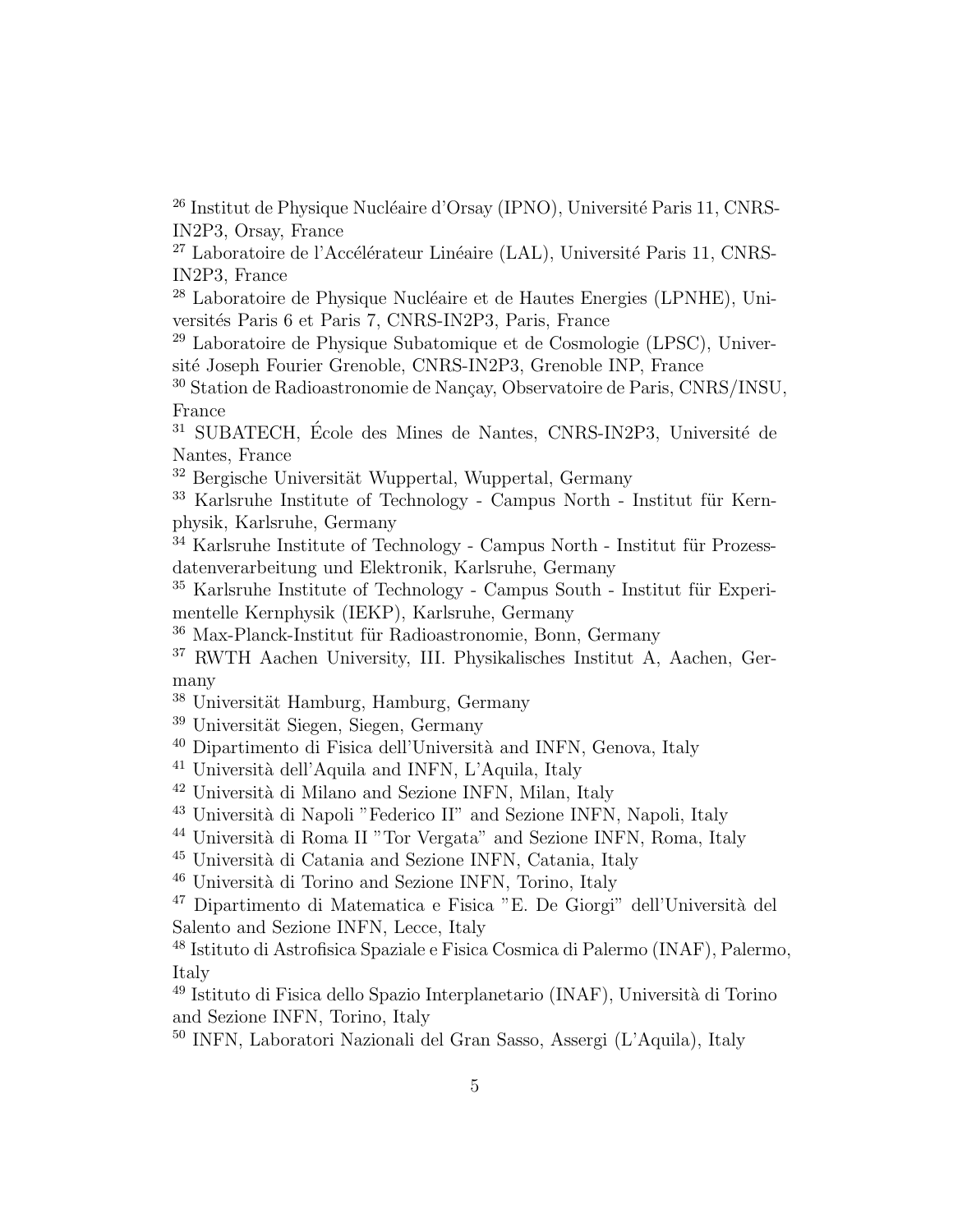$^{51}$  Benemérita Universidad Autónoma de Puebla, Puebla, Mexico

 Centro de Investigación y de Estudios Avanzados del IPN (CINVESTAV), México, Mexico

 Universidad Michoacana de San Nicolas de Hidalgo, Morelia, Michoacan, Mexico

Universidad Nacional Autonoma de Mexico, Mexico, D.F., Mexico

IMAPP, Radboud University Nijmegen, Netherlands

 Kernfysisch Versneller Instituut, University of Groningen, Groningen, Netherlands

Nikhef, Science Park, Amsterdam, Netherlands

ASTRON, Dwingeloo, Netherlands

Institute of Nuclear Physics PAN, Krakow, Poland

University of Lódź, Lódź, Poland

 LIP and Instituto Superior Técnico, Technical University of Lisbon, Portugal

<sup>62</sup> Horia Hulubei' National Institute for Physics and Nuclear Engineering, Bucharest- Magurele, Romania

University of Bucharest, Physics Department, Romania

University Politehnica of Bucharest, Romania

J. Stefan Institute, Ljubljana, Slovenia

Laboratory for Astroparticle Physics, University of Nova Gorica, Slovenia

 Institut de Física Corpuscular, CSIC-Universitat de València, Valencia, Spain

Universidad Complutense de Madrid, Madrid, Spain

<sup>69</sup> Universidad de Alcalá, Alcalá de Henares (Madrid), Spain

Universidad de Granada and C.A.F.P.E., Granada, Spain

Universidad de Santiago de Compostela, Spain

 Rudolf Peierls Centre for Theoretical Physics, University of Oxford, Oxford, United Kingdom

School of Physics and Astronomy, University of Leeds, United Kingdom

Argonne National Laboratory, Argonne, IL, USA

Case Western Reserve University, Cleveland, OH, USA

Colorado School of Mines, Golden, CO, USA

Colorado State University, Fort Collins, CO, USA

Colorado State University, Pueblo, CO, USA

Fermilab, Batavia, IL, USA

Los Alamos National Laboratory, Los Alamos, NM, USA

Louisiana State University, Baton Rouge, LA, USA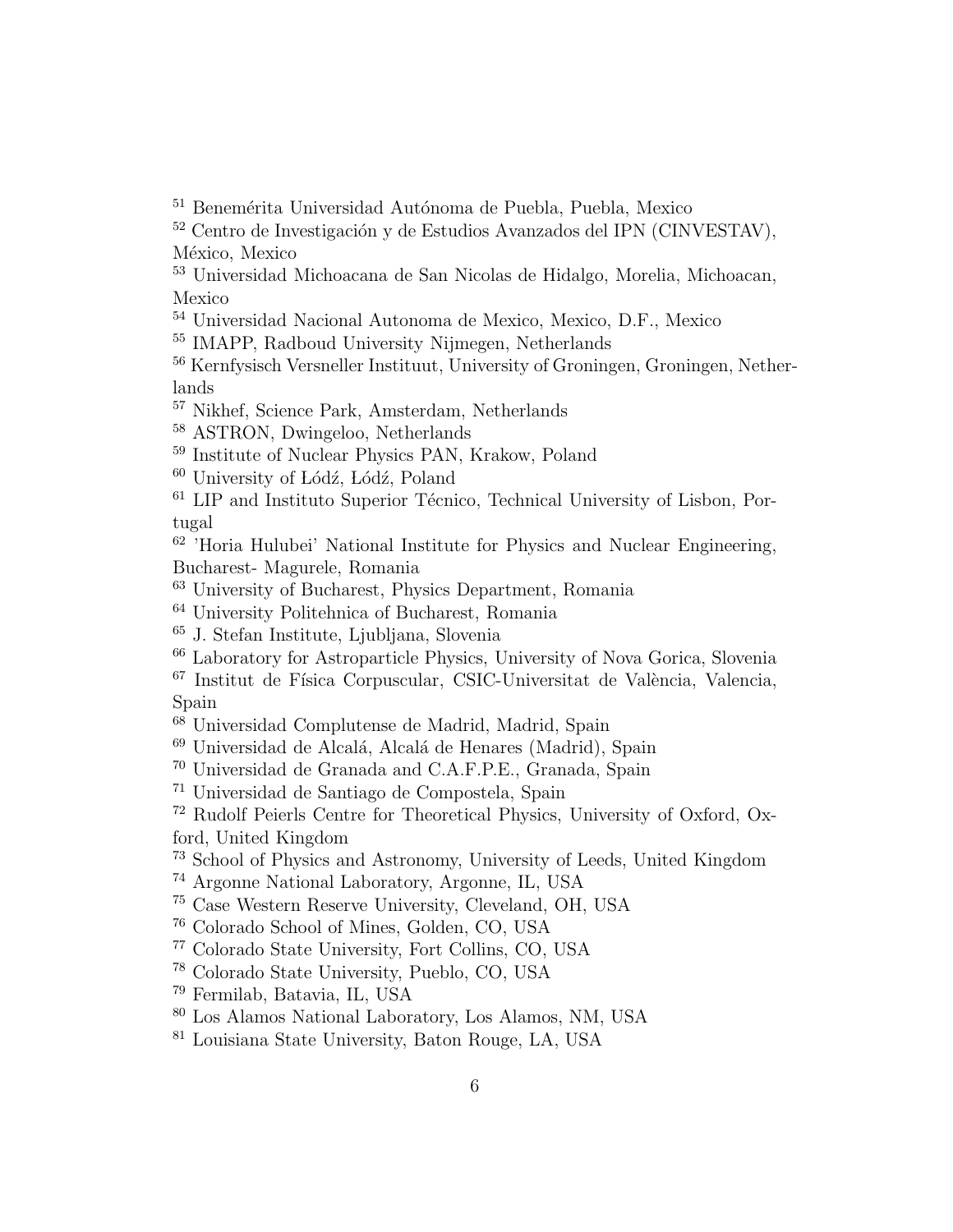<sup>82</sup> Michigan Technological University, Houghton, MI, USA

<sup>83</sup> New York University, New York, NY, USA

<sup>84</sup> Northeastern University, Boston, MA, USA

<sup>85</sup> Ohio State University, Columbus, OH, USA

<sup>86</sup> Pennsylvania State University, University Park, PA, USA

<sup>87</sup> University of Chicago, Enrico Fermi Institute, Chicago, IL, USA

<sup>88</sup> University of Hawaii, Honolulu, HI, USA

<sup>89</sup> University of Nebraska, Lincoln, NE, USA

<sup>90</sup> University of New Mexico, Albuquerque, NM, USA

<sup>91</sup> University of Wisconsin, Madison, WI, USA

<sup>92</sup> University of Wisconsin, Milwaukee, WI, USA

<sup>93</sup> Institute for Nuclear Science and Technology (INST), Hanoi, Vietnam

(‡) Deceased

(a) Now at Konan University

(b) Also at the Universidad Autonoma de Chiapas on leave of absence from Cinvestav

(c) Now at University of Maryland

(d) Now at NYU Abu Dhabi

#### Abstract

We derive lower bounds on the density of sources of ultra-high energy cosmic rays from the lack of significant clustering in the arrival directions of the highest energy events detected at the Pierre Auger Observatory. The density of uniformly distributed sources of equal intrinsic intensity was found to be larger than  $\sim (0.06 - 5) \times 10^{-4}$ Mpc−<sup>3</sup> at 95% CL, depending on the magnitude of the magnetic deflections. Similar bounds, in the range  $(0.2 - 7) \times 10^{-4}$  Mpc<sup>-3</sup>, were obtained for sources following the local matter distribution.

## 1 Introduction

Even many decades after the discovery of Ultra-High Energy Cosmic Rays (UHECRs), their sources remain elusive. The study of UHECR arrival directions is likely to provide significant insight into the still open question of their origin. The trajectories of charged cosmic rays, protons and heavier nuclei, may be significantly bent by intervening galactic and extragalactic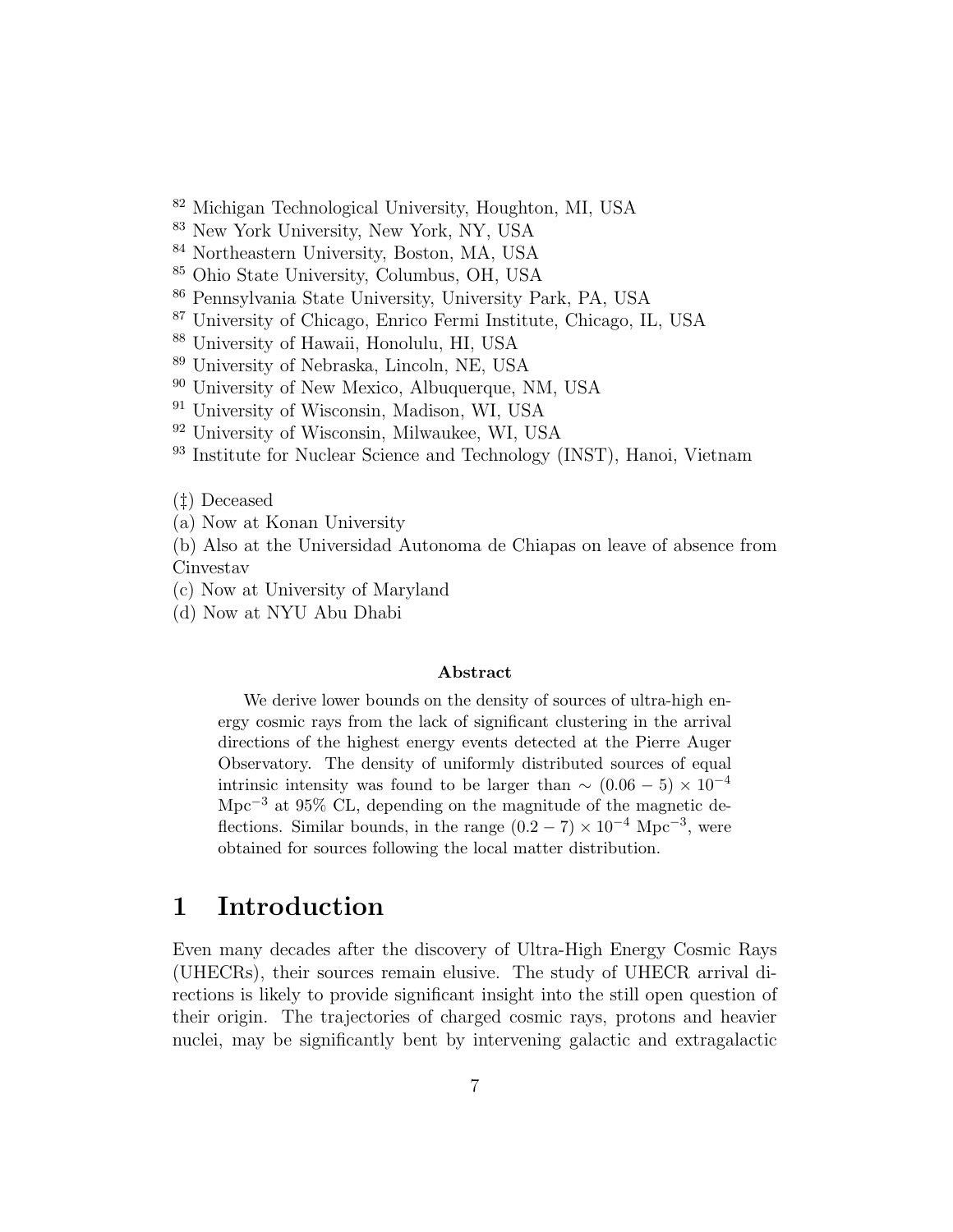magnetic fields, thus losing correlation with their sources. However, UHECR arrival directions are the most likely to trace their sources, as the magnetic deflections are inversely proportional to the cosmic ray energy.

Also, the UHECR flux from distant sources is expected to be strongly attenuated by the cosmic ray interactions with the cosmic microwave background, including photo-pion production for ultra-high energy protons (the so-called GZK effect) and photo-disintegration for heavier nuclei [\[1\]](#page-25-0). Hence, cosmic rays of energy above  $\sim 60$  EeV (1 EeV  $\equiv 10^{18}$  eV) should mostly come from nearby sources, closer than about 200 Mpc (see Sec. 4). The flux suppression measured at the highest energies [\[2,](#page-25-1) [3\]](#page-25-2) is consistent with an extragalactic origin of UHECRs and with an energy attenuation due to the interaction of cosmic rays with photon backgrounds.

In this context, the observation of clustering in the arrival directions of UHECRs may shed light on their origin. For small magnetic deflections of the UHECR trajectories, the amount of clustering should reflect the density of local sources. In fact, the smaller the number of sources, the larger will be the UHECR flux coming from each of them, increasing the clustering signal which can be measured through the number of observed cosmic ray pairs separated by an angular distance smaller than the spread due to magnetic deflections. A statistical analysis of the clustering may help in identifying the astrophysical sources of UHECRs, since different populations of astrophysical objects have different characteristic densities  $\rho$ , ranging from  $\rho \sim 10^{-3} - 10^{-2}$  Mpc<sup>-3</sup> for normal galaxies [\[4\]](#page-25-3) down to  $\sim 10^{-5} - 10^{-4}$  Mpc<sup>-3</sup> for Active Galactic Nuclei (AGN) with X-ray luminosity  $L_X > 10^{43}$  erg s<sup>-1</sup> [\[5\]](#page-25-4) and ~ 10<sup>-7</sup> Mpc<sup>-3</sup> for rich clusters of galaxies with mass larger than  $10^{15}$  M<sub> $\odot$ </sub> [\[6\]](#page-25-5).

Both regular and turbulent magnetic fields play important roles in determining the strength of UHECR clustering. The regular component of the magnetic field, **B**, induces a deflection  $\delta$  in the arrival direction of an UHECR of charge  $Z$  and energy  $E$  reaching Earth from a distance  $L$  along a trajectory s :

$$
\delta \simeq 3^{\circ} \frac{70 \,\text{EeV}}{E/Z} \left| \int_0^L \frac{\text{ds}}{2 \,\text{kpc}} \times \frac{\mathbf{B}}{2 \,\mu\text{G}} \right|.
$$

A turbulent magnetic field with  $rms$  amplitude  $B_{rms}$  and coherence length  $L_c$  will introduce an additional spread  $\delta_{rms}$  in the arrival direction :

$$
\delta_{rms} \simeq 0.5^{\circ} \frac{70 \,\mathrm{EeV}}{E/Z} \frac{B_{rms}}{3 \,\mu\mathrm{G}} \sqrt{\frac{L}{2 \,\mathrm{kpc}} \frac{L_c}{50 \,\mathrm{pc}}}.
$$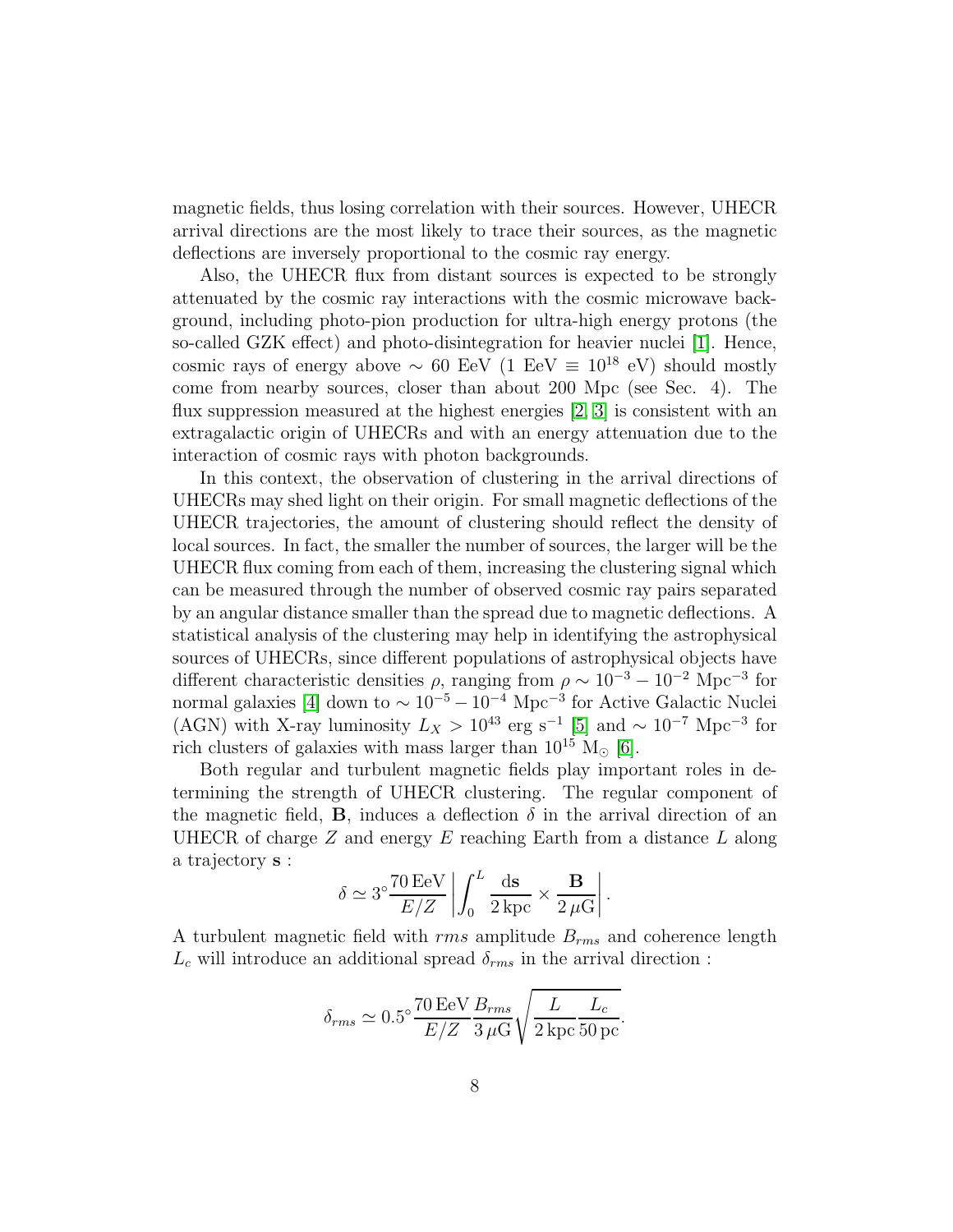These deflections are normalized to typical values of magnetic field amplitudes and distances in the Galaxy. The magnitude of the deflection induced by extragalactic magnetic fields has large uncertainties, with estimates ranging from  $\lesssim 1^{\circ}$  [\[7\]](#page-25-6) to  $\sim 20^{\circ}$  [\[8\]](#page-25-7) for 100 EeV protons.

Since a detailed knowledge of the galactic and extragalactic magnetic fields is still missing, we will not attempt to model their effects in this paper. Rather, our bounds on the density of sources will be given as a function of the angular scale and will only apply at angular scales larger than the spread due to magnetic deflections.

The UHECR composition at the highest energy is also relevant for the interpretation of the results presented in this paper. The Pierre Auger Observatory has measured a change of the average shower depth,  $\langle X_{max} \rangle$ , compatible with a transition from a light composition at 1 EeV to a heavier composition at 35 EeV, the highest energy for which results using this technique have been reported [\[9,](#page-25-8) [10\]](#page-25-9). Complementary composition observables derived from the surface detector data including the asymmetry of the signals in the surface detector stations and the depth profile of muon production points give similar results at the highest energies, extending the results up to 45 EeV and 65 EeV respectively [\[11\]](#page-25-10). HiRes [\[12\]](#page-25-11) and Telescope Array [\[13\]](#page-25-12) have measured  $\langle X_{max} \rangle$  with larger statistical uncertainties and they allow a wider range of compositions, including a pure proton one. The interpretation of measurements of shower depths of maximum in terms of composition relies on extrapolations of hadronic interactions to energies beyond the regime where they have been tested experimentally. The UHECR composition at energies above 60 EeV is still not established. If heavy nuclei dominate at the highest energies, their magnetic deflections may be larger than 30◦ (the maximum angular scale considered in our analysis), in which case our bounds will not apply.

Estimates of the density of sources in the range  $10^{-6}$  – few  $\times 10^{-3}$  Mpc<sup>-3</sup> have been obtained using data from previous experiments under various assumptions on the sources and their distribution [\[14,](#page-25-13) [15,](#page-25-14) [16,](#page-26-0) [17,](#page-26-1) [18,](#page-26-2) [19\]](#page-26-3). More recent studies based on the arrival directions of 27 UHECRs ( $E > 56$  EeV) detected by the Pierre Auger Observatory before August 2007 have led to an estimate of  $\rho \sim 10^{-4}$  Mpc<sup>-3</sup> [\[20,](#page-26-4) [21\]](#page-26-5). A recent analysis of the autocorrelation function of UHECRs by the Telescope Array experiment shows no significant departure from isotropy [\[22\]](#page-26-6).

In this paper, we present an autocorrelation analysis of the arrival directions of the highest energy events detected by the Pierre Auger Observatory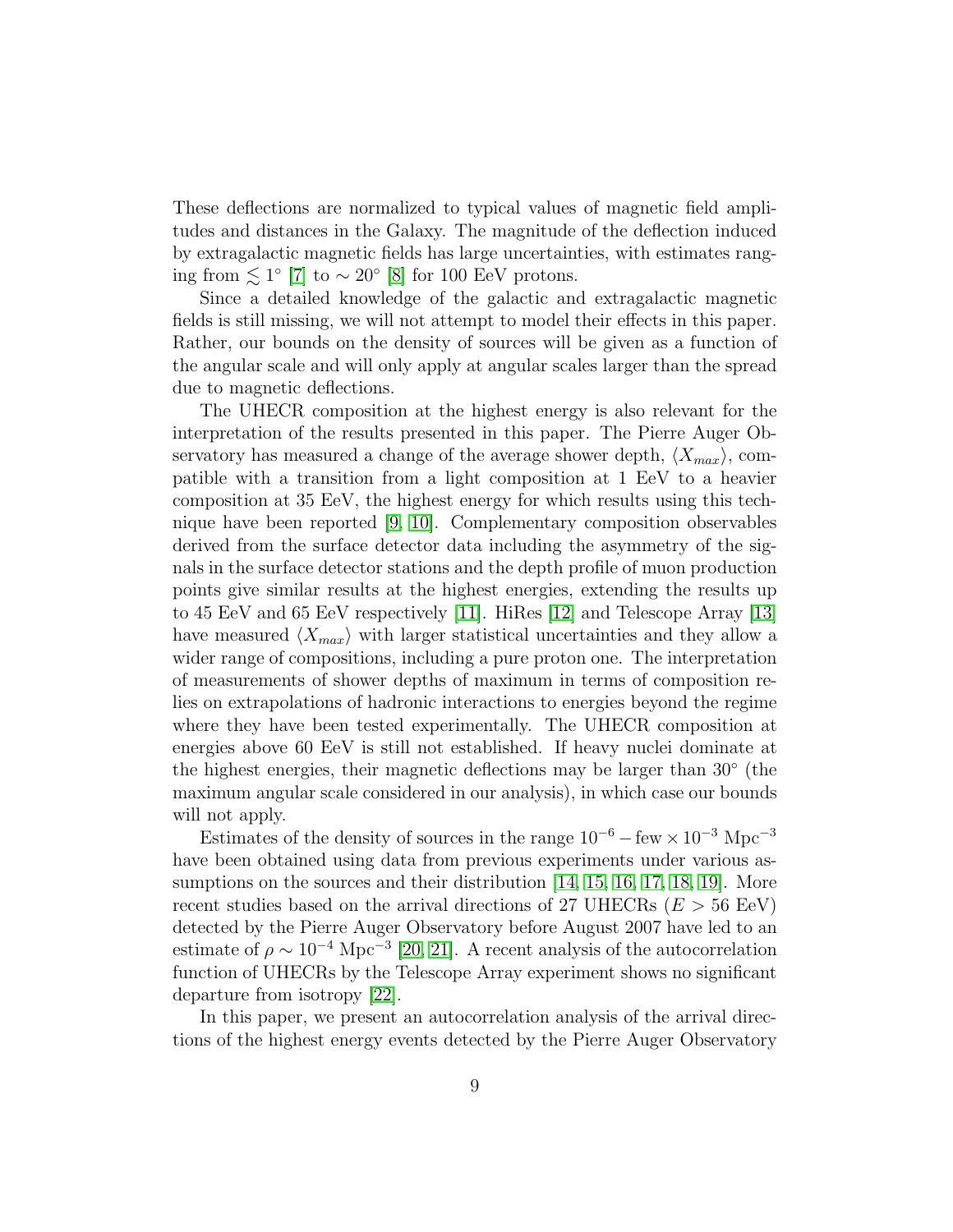until 31 December 2011. Bounds on the density of UHECR sources, assumed to be of equal intrinsic intensity, were derived for two plausible spatial distribution hypotheses, a uniform distribution and one following the local matter density as traced by galaxies in the 2MASS Redshift Survey (2MRS) catalog [\[23\]](#page-26-7). A preliminary analysis of an earlier dataset can be found in [\[24\]](#page-26-8).

# 2 The Pierre Auger Observatory and the data set

The Pierre Auger Observatory is located in the Province of Mendoza, Argentina, at the Pampa Amarilla site  $(35.1°-35.5° S, 69.0°-69.6° W$  and a mean altitude of 1400 m a.s.l.) [\[25\]](#page-26-9). The Surface Detector (SD) consists of 1660 water-Cherenkov stations arranged over an area of 3000 km<sup>2</sup> in a triangular grid of 1.5 km spacing [\[26\]](#page-26-10). The array is overlooked by 27 Fluorescence Detector (FD) telescopes located on hills at four sites on its periphery [\[27\]](#page-26-11). The FD provides a calorimetric measurement of the primary cosmic ray energy by reconstructing the shower development in the atmosphere. Selection criteria for SD events include requiring the SD station with the largest signal to be surrounded by at least five active stations at the time of the event, and the reconstructed shower core to be inside a triangle of active stations. The corresponding SD trigger efficiency is  $100\%$  for  $E > 3$  EeV and zenith angle  $\theta < 60^{\circ}$ . The cosmic ray arrival direction is obtained from the times of arrival of the shower front particles measured by the SD stations, with an angular resolution better than  $0.9°$  for  $E > 10$  EeV [\[28\]](#page-26-12). The SD signal at 1000 m from the shower core, determined from a fit of the signals of the SD stations in the event, is used as an estimator of the cosmic ray primary energy and the FD is used to calibrate the SD estimator. The energy resolution for  $E > 10$  EeV is 12%, mainly coming from shower to shower fluctuations, and the systematic uncertainty on the absolute energy scale is 22% [\[29\]](#page-26-13). In this paper we will consider events with energy thresholds of 60, 70 and 80 EeV and with zenith angles smaller than 60◦ which were recorded by the Surface Detector between 1 January 2004 and 31 December 2011. There are 84, 43 and 22 events with energy above 60, 70 and 80 EeV respectively.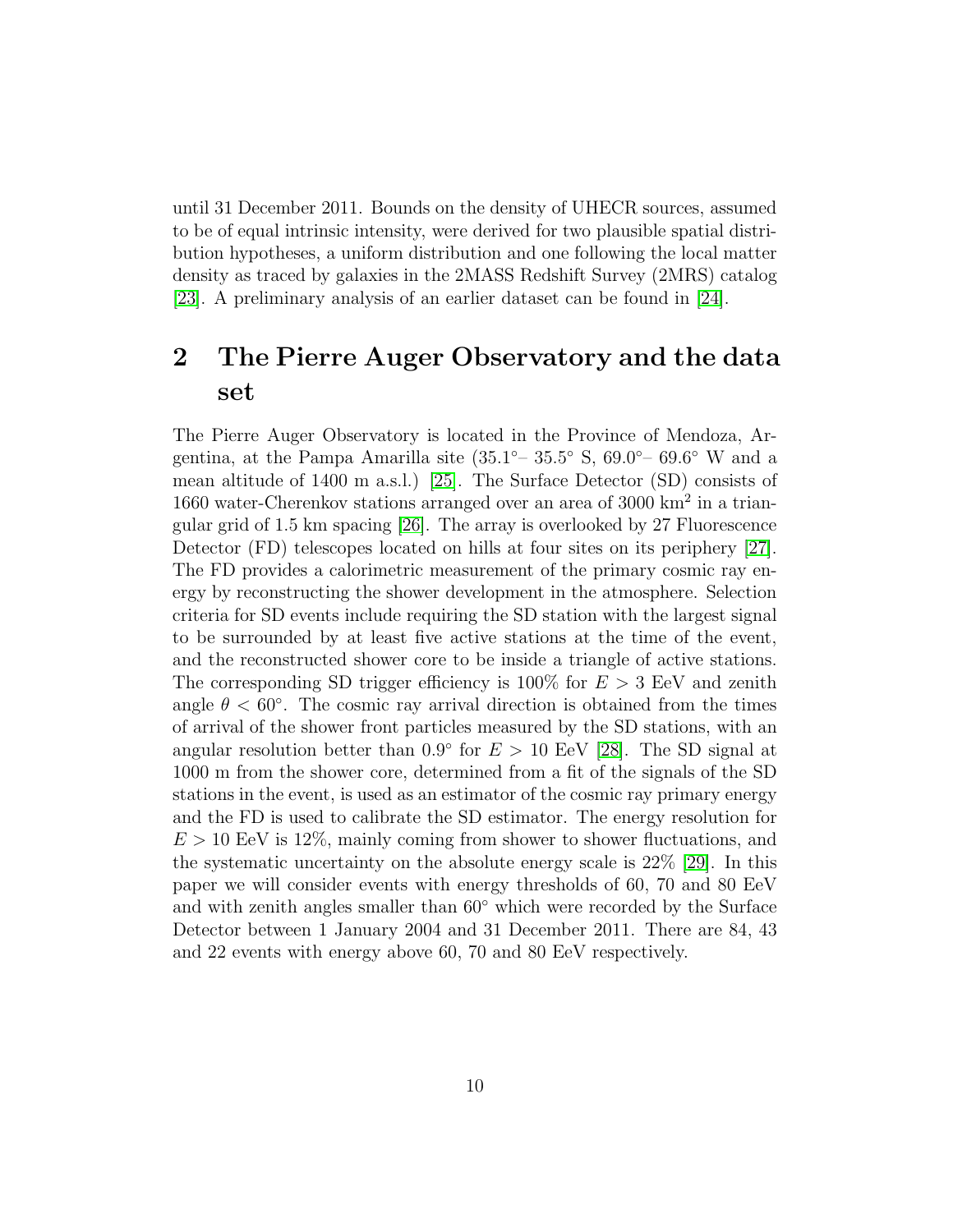# <span id="page-12-0"></span>3 The two-point correlation function and the analysis method

A standard tool for the study of clustering in astronomical arrival directions is the two-point angular correlation function,  $n(\alpha)$ , which gives the number of pairs separated by an angle smaller than  $\alpha$ :

$$
n(\alpha) = \sum_{i=2}^{N} \sum_{j=1}^{i-1} \Theta(\alpha - \alpha_{ij}),
$$
\n(1)

where  $\Theta$  is the step function, and  $\alpha_{ij}$  is the angular distance between events i and j of N cosmic rays above an energy threshold  $E_{\text{thr}}$ .

The number of pairs  $n(\alpha)$  above an energy threshold has uncertainties due to both the energy and angular resolution of the experiment. Events with true energy close to  $E_{\text{thr}}$  may or may not be selected among the N events with highest energy depending on their measured energy. The uncertainty on the measured angular distance  $\alpha_{ij}$  may also affect the determination of the number of pairs at a given angular scale. The uncertainty on the energy has the largest effect on the number of pairs for the number of events and experimental uncertainties in the present data set. In order to estimate the effect of experimental uncertainties on  $n(\alpha)$  we generated 1000 pseudo data sets by randomizing the energy and direction of each measured event according to the corresponding uncertainty. For each of these pseudo data sets, we calculated  $n(\alpha)$  for the N highest energy events (with  $N = 83, 43$  and 22, the number of events measured above each of the energy thresholds considered). From the distribution of these  $n(\alpha)$  the uncertainty in the number of pairs in the data can be derived. As an example, we show in Figure 1 the case corresponding to  $E_{\text{thr}} = 70$  EeV. The mean number of pairs in the pseudo datasets is plotted along with error bars attached to each point. These error bars correspond to a 68% CL derived from the pseudo data sets with a 16% probability to be above (or below) the bar. The shaded band in Figure 1 represents the 68% CL range of the expected number of pairs for an isotropic distribution of N arrival directions of cosmic rays, derived from Monte Carlo simulations which properly included the detector exposure.

The observed distribution of  $n(\alpha)$  in Figure [1](#page-13-0) is consistent with the expectation for an isotropic distribution of cosmic rays, and the lack of a significant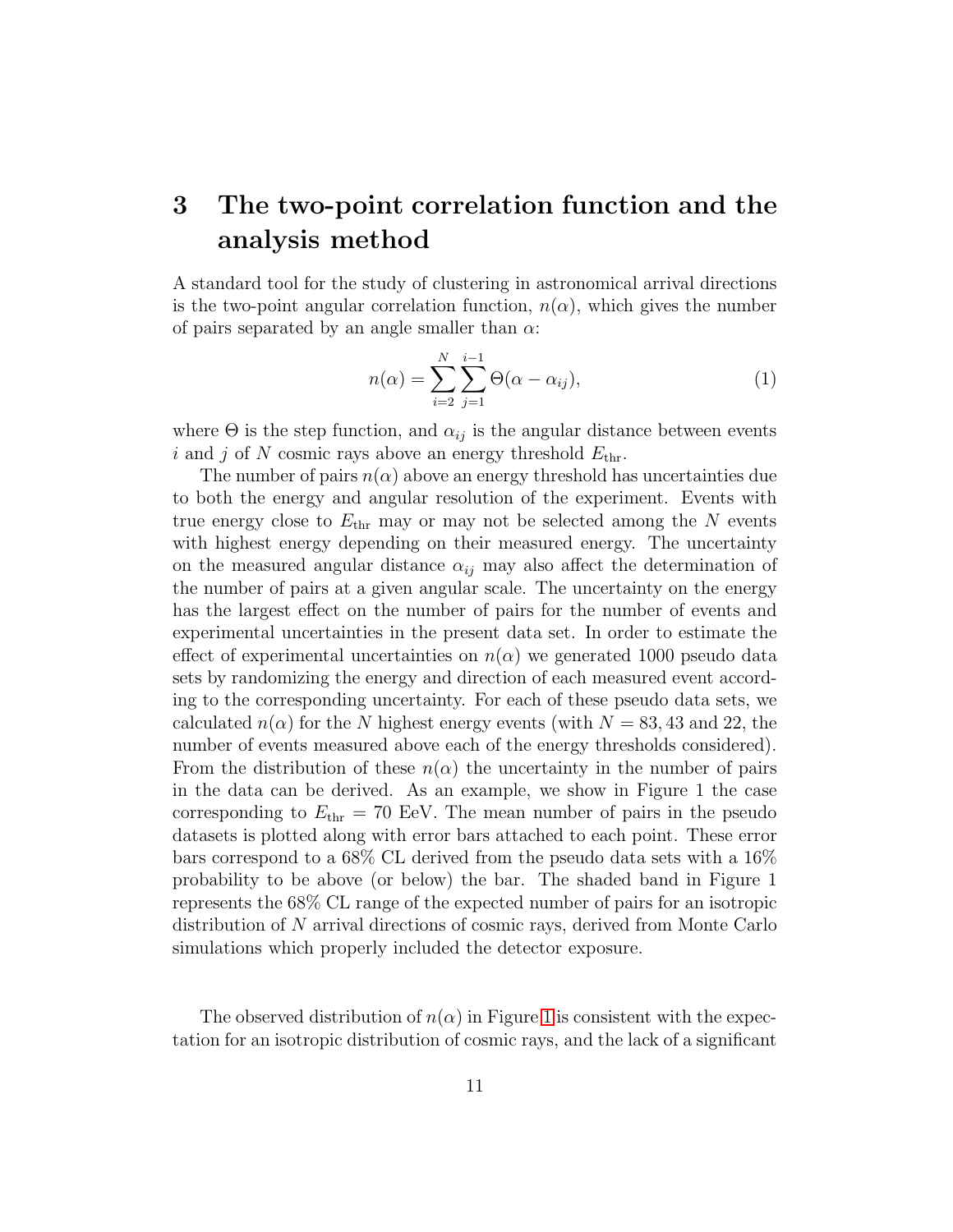

<span id="page-13-0"></span>Figure 1: The two-point angular correlation function for an energy threshold of 70 EeV. The data points corresponds to  $\bar{n}(\alpha)$  and the error bars to the 68% CL uncertainty in the energy and arrival directions. The shaded band represents the 68% CL range of the expected number of pairs for an isotropic distribution of the arrival directions of cosmic rays as derived from Monte Carlo simulations.

clustering signal in the data can be used to establish a lower bound on the density of sources (the same happens also in the case of the 60 and 80 EeV energy thresholds). We use as a clustering estimator the mean number of pairs in the pseudo data sets described above,  $\bar{n}(\alpha)$ , and compare it with the results from Monte Carlo simulations of cosmic rays originating from different distributions of sources with  $N$  events above the energy threshold, taking into account the experimental uncertainties and the exposure of the Observatory. Details of the models for the distribution of sources are given in Section [4.](#page-14-0) From these simulations, we obtained the distribution of the expected mean number of pairs,  $f(\bar{n}_p; \alpha, \rho)$ , for a given angular scale,  $\alpha$ , and a given density of sources,  $\rho$ . In the simulated data sets the energy and the arrival direction of the events are randomized according to the experimental uncertainties, and then the mean number of pairs is calculated in the same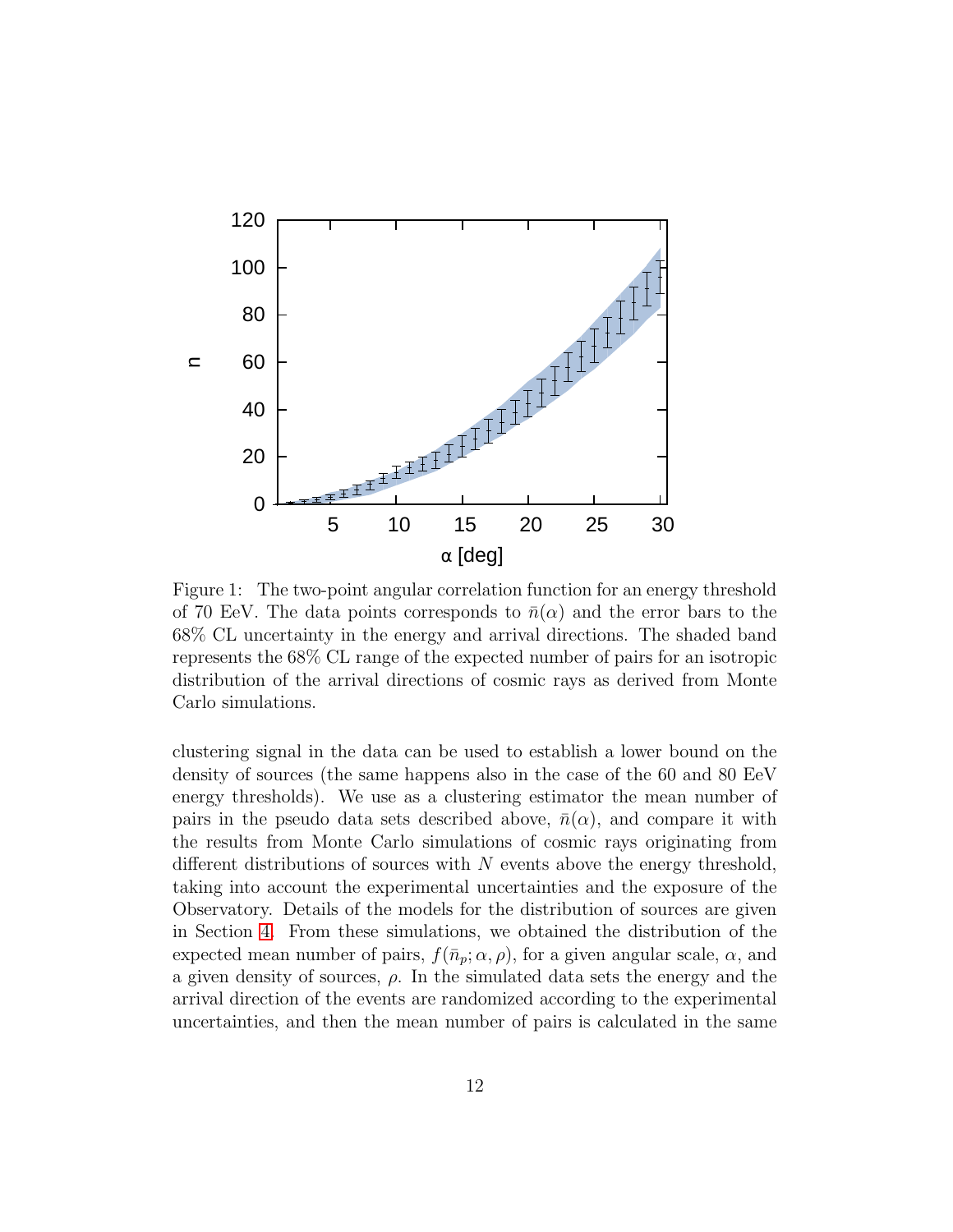way as in the real data set. Then, the value of  $\rho_{95}$  which satisfies

<span id="page-14-1"></span>
$$
\sum_{\bar{n}_p=0}^{\bar{n}(\alpha)} f(\bar{n}_p; \alpha, \rho_{95}) = 0.05
$$
 (2)

provides the 95% CL lower bound on the density of sources. Eq. [2](#page-14-1) implies that when comparing the mean number of pairs within a given angle  $\alpha$  obtained in a random simulation with source density  $\rho_{95}$  to the mean number of pairs of the pseudo data sets, for 95% of the times the first one will be larger than the second one. Note that the clustering estimator used is the mean of the number of pairs in the pseudo data sets which is compatible with the experimental uncertainties. This leads to smaller fluctuations in the bound for different realizations of the energy measurement than if just the nominal number of pairs in the events above the threshold is used, as we have checked through numerical simulations.

Bounds will be given for angular scales between 3◦ and 30◦ and for different energy thresholds. Deflections of about 3° are likely for extragalactic protons of  $E > 60$  EeV, and could be larger for strong extragalactic magnetic fields [\[8\]](#page-25-7) or for heavier nuclei. The clustering pattern expected from a particular source scenario may be smoothed out by the deflections introduced by magnetic fields. Thus, the bounds obtained at a given angular scale  $\alpha$  are only valid if the spread in the arrival directions due to magnetic deflections is smaller than  $\alpha$ .

### <span id="page-14-0"></span>4 Distribution of sources and simulations

Two plausible scenarios were considered for the spatial distribution of the sources. These were taken to be either uniformly distributed or to follow the local distribution of matter in the universe. In both cases, we assumed, for simplicity, equal intrinsic intensity and the same UHECR energy spectrum at the sources. The equal intrinsic intensity hypothesis leads to conservative lower bounds on the density of sources, as a dispersion of the intensity of the sources leads typically to a larger number of pairs [\[14\]](#page-25-13). The presence of magnetic fields along the cosmic ray trajectories, besides leading to deflections in the arrival directions can also produce a magnification or demagnification of the flux received from each particular source. This effect has not been taken into account due to the lack of knowledge of the actual galactic and extragalactic magnetic fields. The magnetic lensing effect is expected to lead to a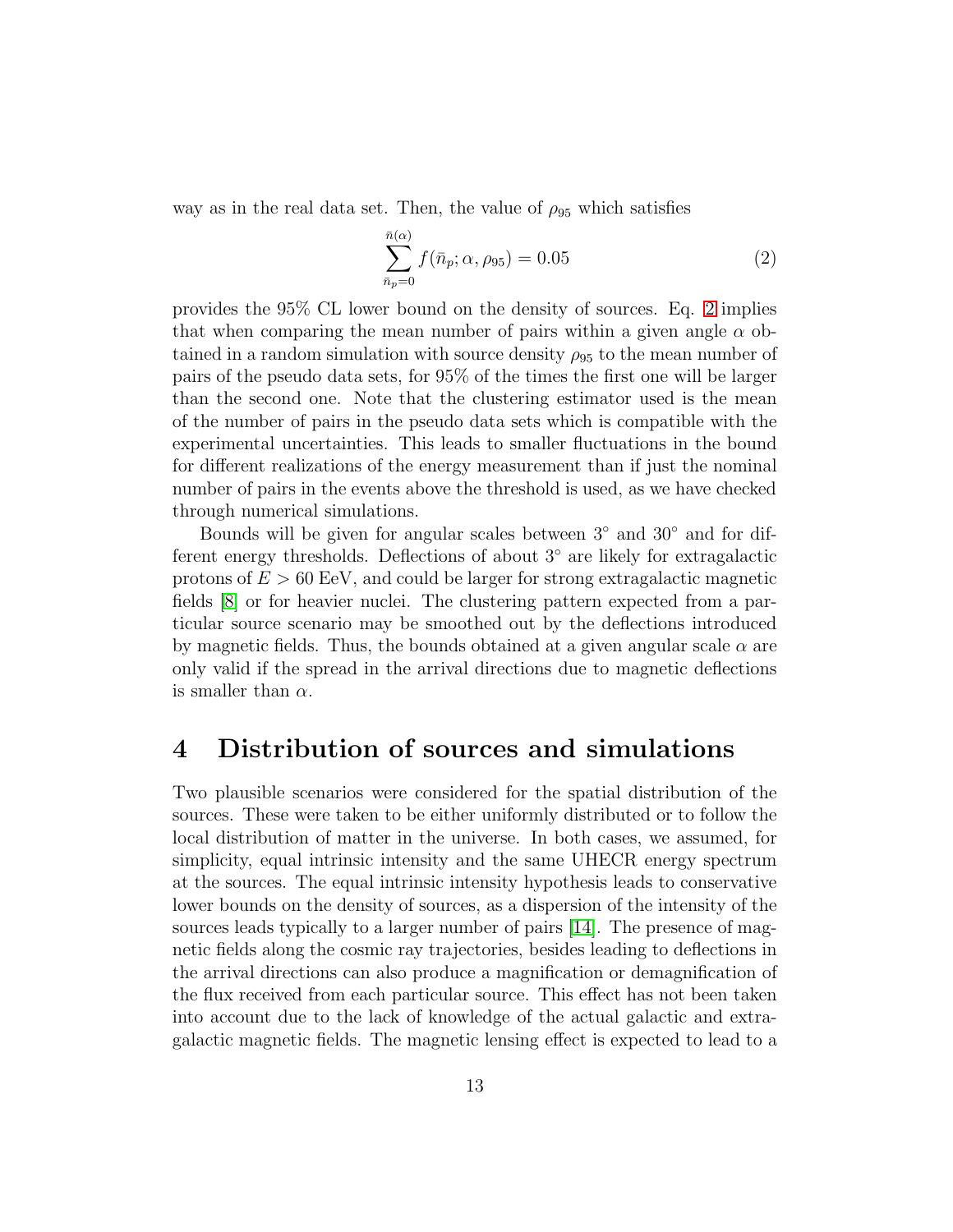further dispersion of the apparent intensity of the sources and consequently to a larger number of pairs on average. The reported lower bounds, obtained ignoring this effect, are thus conservative (the interval  $\rho > \rho_{95}$  may cover the true value of  $\rho$  with a probability larger than 95%).

Simulations were then performed with the following procedure. For a given density  $\rho$ , a number  $n_s = \rho V$  of sources were homogeneously distributed in a volume  $V$ . This volume needs to be large enough to originate most of the observed UHECR flux at Earth. An estimate of its size was obtained from Monte Carlo simulations using the CRPropa code [\[30\]](#page-26-14). For a given energy threshold a large number of protons from uniformly distributed sources, with an initial energy spectrum  $dN/dE_i \propto E_i^{-s}$ , were followed up to the Earth, taking into account the relevant energy loss processes. Pion photoproduction and  $e^+e^-$  pair production from the proton interaction with the cosmic microwave background (CMB) were considered. Also, redshift energy losses were included, assuming a Λ-Cold Dark Matter universe with Hubble constant  $H_0 = 70 \text{ km/s/Mpc}$ , matter energy density  $\Omega_m = 0.27$  and dark energy density  $\Omega_{\Lambda} = 0.73$ . The fraction of the flux originated from sources at distances smaller than  $D$  is plotted in Figure [2](#page-16-0) for different energy thresholds for the case of a spectral index  $s = 2.2$  and a cutoff at  $10^{21}$  eV. Its shape was found to change only slightly for values of s between 2 and 2.7 and cutoff energies larger than  $10^{20.5}$  eV.

From the simulated sources we propagated protons with initial energy above  $E_{\text{min}} = E_{\text{thr}}/1.2$  and a power law spectrum with spectral index 2.2 and recorded all the events arriving to the Earth with  $E > E_{\text{min}}$ , stopping the simulation after having recorded N events with energy  $E > E_{\text{thr}}$ . Events were simulated with energies down to  $E_{\text{min}}$  so that the energies could be randomized according to the experimental uncertainty as described in the previous section. We simulated sources within radii of 180 Mpc, 230 Mpc and 300 Mpc for  $E_{\text{thr}} = 80$  EeV, 70 EeV and 60 EeV respectively, so as to ensure that most of the potential sources were included (see Figure [2\)](#page-16-0). The sources from which the events were propagated were selected with a probability proportional to  $\epsilon(\delta_s, \alpha_s)/D_s^2$ , where  $\epsilon(\delta_s, \alpha_s)$  is the exposure of the Observatory towards the direction  $(\delta_s, \alpha_s)$  of the source and  $D_s$  is the distance to the source. In order to account for the energy and angular resolution of the detector, the arrival direction and the energy of the simulated events were randomized according to the corresponding uncertainties. A sample of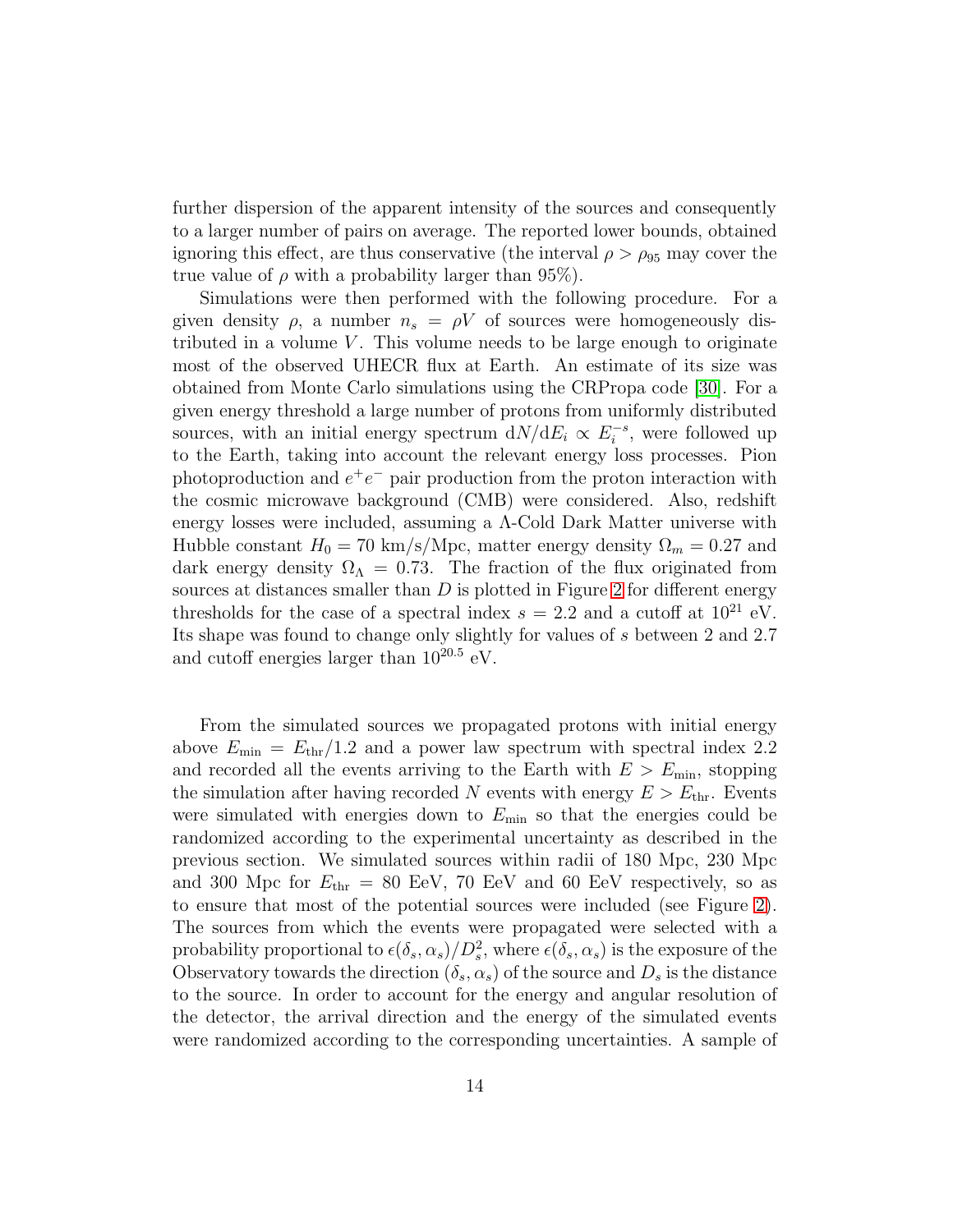

<span id="page-16-0"></span>Figure 2: Fraction of the CR flux coming from distances smaller than D for different energy thresholds and a uniform source distribution. A spectral index  $s = 2.2$  was assumed for the proton energy spectrum at emission.

2000 sets of N simulated events was used to derive the distribution of the expected mean number of pairs,  $f(\bar{n}_p; \alpha, \rho)$  (see Section [3\)](#page-12-0).

A similar procedure was adopted for the study of sources distributed according to the 2MRS catalog, which maps the distribution of matter through near infra-red selected galaxies. This catalog provides the most densely sampled all-sky survey, covering 91% of the sky (excluding a region around the Galactic plane at latitudes  $|b| < 5^{\circ}$  for longitude  $|l| > 30^{\circ}$ , and  $|b| < 8^{\circ}$ for  $|l| < 30°$ ) [\[23\]](#page-26-7). The distance estimated from redshift may be significantly biased by the peculiar velocity for objects with small redshift ( $z \lesssim 0.01$ ). For these objects, we used the distance measured independently of the redshift when available in the NASA/IPAC Extragalactic Database (NED). Otherwise, distances were estimated from the redshift. The limit in apparent magnitude of the catalog is  $K = 11.75$ . To extract volume limited subsamples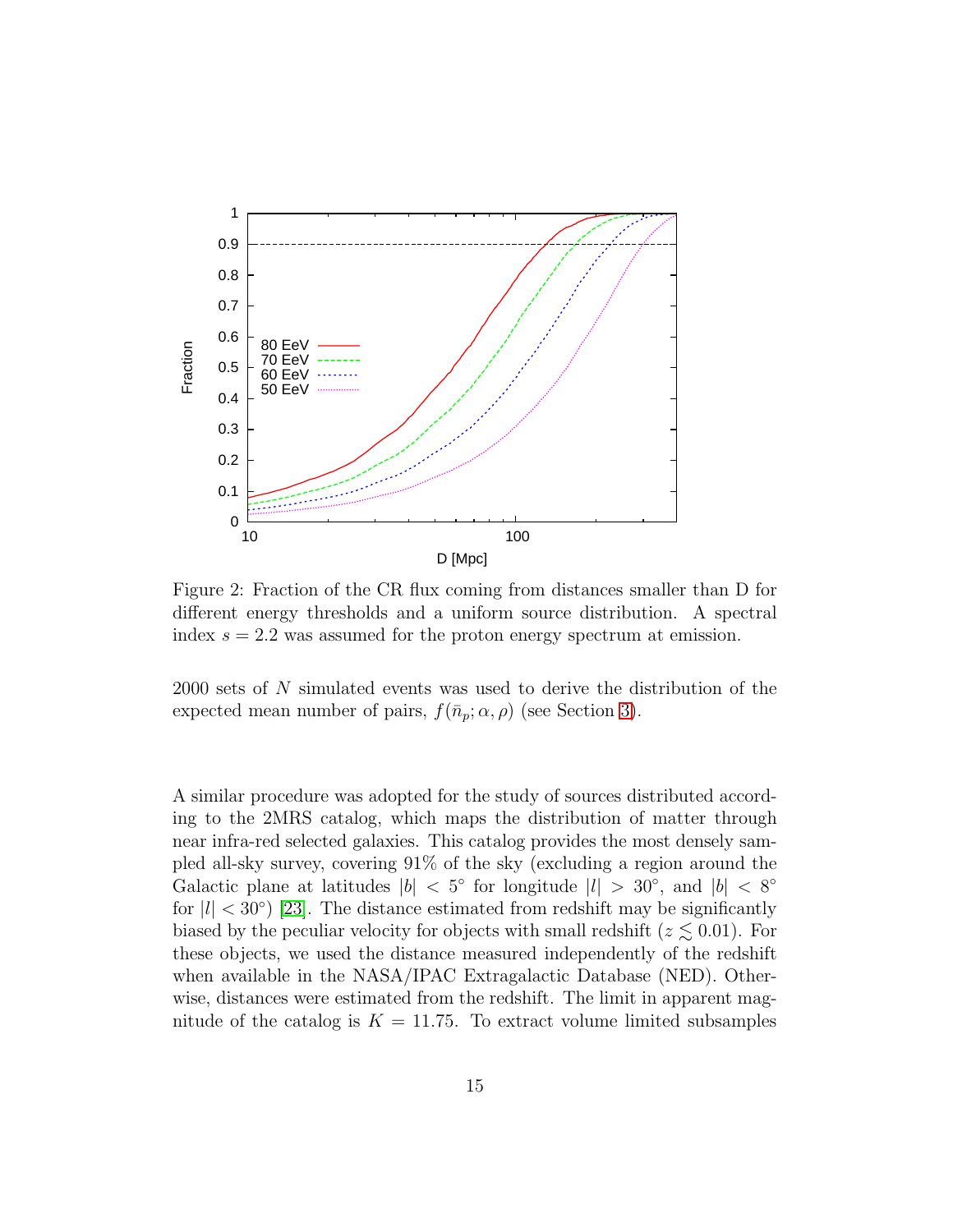

<span id="page-17-0"></span>Figure 3: Absolute magnitude of the galaxies of the 2MRS catalog as a function of their distance. The volume limited subsample comprises objects at distances smaller than the vertical lines (solid line, 130 Mpc corresponding to  $E_{\text{thr}} = 80$  EeV; dashed line, 170 Mpc corresponding to  $E_{\text{thr}} = 70$  EeV; dotted line, 220 Mpc corresponding to  $E_{\text{thr}}$  = 60 EeV) and of magnitude below the corresponding horizontal line.

which provide useful tracers of the matter distribution, an absolute magnitude cut has to be adopted for any given D. For example, a volume limited subsample for  $D = 130$  Mpc (from which 90% of the flux above 80 EeV is expected to originate) is obtained by requiring the absolute magnitude  $M_K$ to be less than -23.85, as shown in Figure [3.](#page-17-0) For  $D = 170$  Mpc and 220 Mpc (where 90% of the flux above 70 EeV and 60 EeV is expected to originate),  $M_K < -24.5$  and  $M_K < -25$  provide the volume limited subsamples respectively. The corresponding densities of objects are  $\rho_{obj} = 1.5 \times 10^{-3} \text{Mpc}^{-3}$ ,  $5.9 \times 10^{-4} \text{Mpc}^{-3}$  and  $1.9 \times 10^{-4} \text{Mpc}^{-3}$  respectively. Notice that bounds can be reliably placed only up to densities lower than  $\rho_{obj}$ , since fluctuations will be underestimated in the simulations when sampling from a density of sources  $\rho \simeq \rho_{obj}$ . We found that bounds for  $E_{thr} = 70$  EeV and 60 EeV were too close to the density of objects in the corresponding volume limited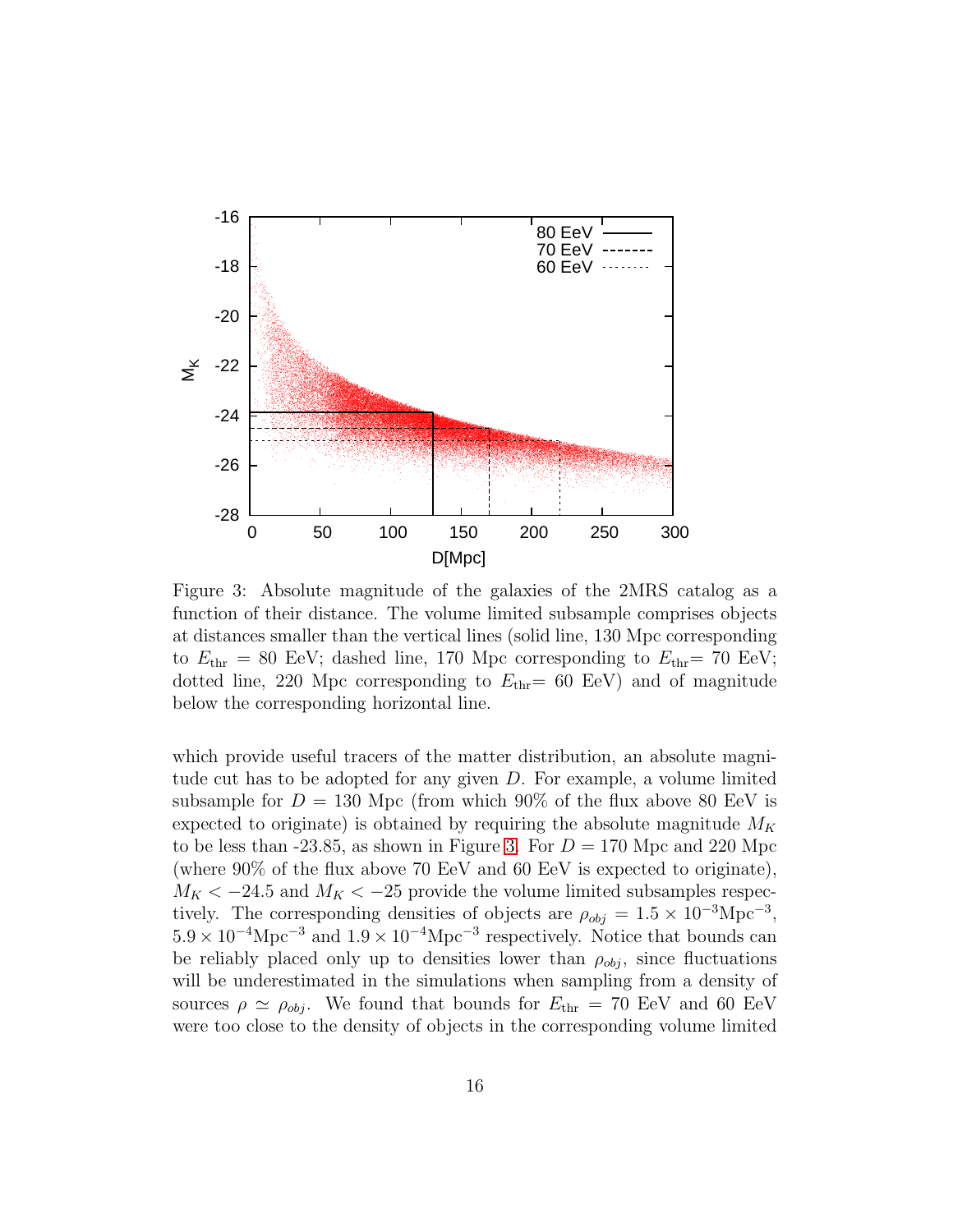catalog subsample and thus suffered from the sample variance problem. For the case of sources distributed like galaxies in the 2MRS catalog, we will hence only quote the results for  $E_{\text{thr}} = 80$  EeV, where bounds were found to be robust. In order to simulate events down to  $E_{\text{min}} = E_{\text{thr}}/1.2 \sim 67 \text{ EeV}$ , it is necessary to consider sources up to a distance of ∼ 180 Mpc. Since the volume limited subsample corresponding to 180 Mpc would lead to a too low density of objects we use the cut in magnitude corresponding to 130 Mpc  $(M_k < -23.85)$  but include all the objects in the catalog up to 180 Mpc. We compensate the relative lack of galaxies at distances larger than 130 Mpc by including a weighting factor  $F(D<sub>S</sub>)$  for the sources with  $D<sub>s</sub> > 130$  Mpc. This weighting factor is inversely proportional to the selection function of the catalog<sup>[1](#page-18-0)</sup>. To determine  $f(\bar{n}_p; \alpha, \rho)$ , Monte Carlo simulations were performed following a procedure analogous to that of the isotropic distribution of sources, but with sources drawn from the subsample of the catalog. The only difference is that the sources are selected from the catalog subsample with a probability proportional to  $F(D_s) \epsilon(\delta_s, \alpha_s)/D_s^2$ , with  $F(D_s) = 1$  for  $D_s < 130$  Mpc and  $F(D_s) = \Phi(130 \text{Mpc})/\Phi(D_s)$  for  $D_s > 130$  Mpc.

Notice that the propagation of particles was performed under the assumption that UHECRs are protons. As a matter of fact, the propagation for iron nuclei and its secondaries, mainly determined by nuclear photodisintegration through interaction with the CMB and infrared background, leads to a very similar attenuation of the flux as a function of the energy. Intermediate mass primary nuclei experience larger energy losses [\[32\]](#page-26-15), and can thus reach the Earth only if produced quite nearby. As a consequence, the expected clustering is higher than that of the proton or iron cases, and the 95% CL bounds for intermediate mass nuclei UHECRs are hence expected to be tighter than those obtained in this paper assuming a pure proton composition.

## 5 Results

In this section we derive bounds on the density of sources in the nearby universe, following the procedures detailed in the previous sections and focusing first in the case of uniformly distributed sources. We present the detailed analysis for a threshold of 70 EeV and then show the results for

<span id="page-18-0"></span><sup>&</sup>lt;sup>1</sup>This is the probability of detecting a galaxy in the survey as a function of the distance,  $\Phi(r) \propto r^{-2} d n_s / dr$ , with  $d n_s / dr$  the distribution of objects as a function of the distance in the catalog.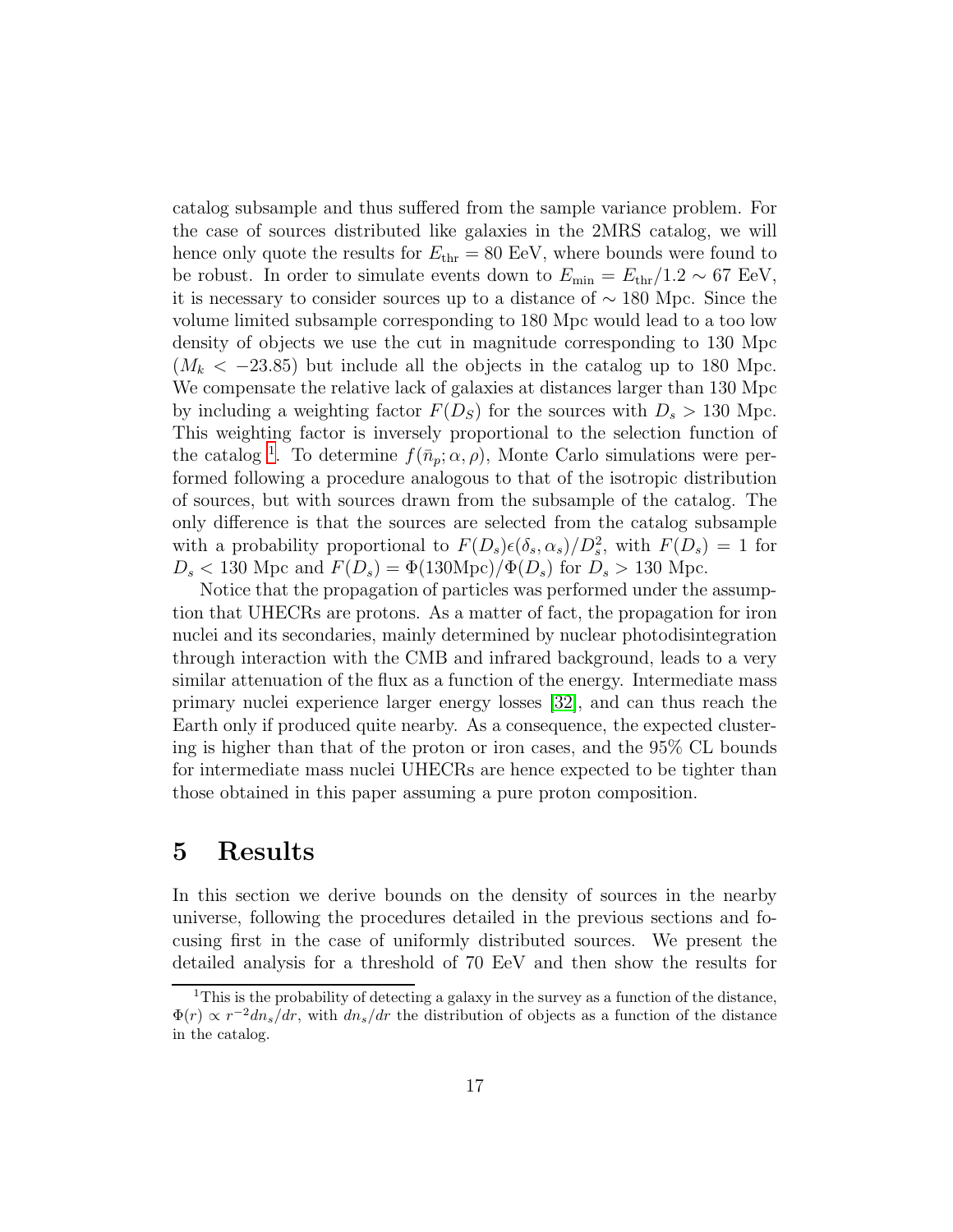the 60 EeV and 80 EeV thresholds. In the two-point correlation analysis, a higher threshold energy reduces the maximum distance to Earth traveled by UHECRs, leading to a stronger discrimination of the clustering signal. On the other hand, the number of selected events may be drastically reduced, introducing large statistical uncertainties in the derived bounds. Based on numerical simulations we found that the 70 EeV threshold represents the preferred balance for the present statistics.

In Fig. [4](#page-20-0) we present the results for  $E_{\text{thr}} = 70$  EeV, corresponding to 43 selected events. To illustrate the method, the mean number of pairs at an angular scale  $\alpha = 10^{\circ}$ ,  $\bar{n}(10^{\circ})$ , is shown as a function of the density of sources (left panel). For any given density  $\rho$ , the distribution of the expected mean number of pairs,  $f(\bar{n}_p; 10^\circ, \rho)$ , is obtained from simulations (see Section [4\)](#page-14-0). The shaded band in the left panel of Fig. [4](#page-20-0) represents the 90% CL of  $f(\bar{n}_p; 10^\circ, \rho)$ , with 5% of the time the mean number of pairs being above the band and 5% of the time below it. The value of the mean number of pairs obtained for the data is indicated by the solid horizontal line. A 95% CL lower bound on the density of sources at  $\alpha = 10^{\circ}$  is then obtained from Eq. [2,](#page-14-1) corresponding to the value of the density for which the lower end of the band and the horizontal line intersect. Bounds at other angular scales are derived with an analogous procedure. We emphasize again that bounds at a given angular scale  $\alpha$  are only valid if the spread in the cosmic ray arrival directions due to magnetic deflections is smaller than  $\alpha$ . Thus, we present in the right panel of Fig. [4](#page-20-0) results for angular scales between  $3°$  and  $30°$ , which cover a wide range of potential deflections due to magnetic fields and for different UHECR composition.

The most stringent bound is obtained for  $\alpha = 3^{\circ}$ , where the density of sources is found to be larger than  $5 \times 10^{-4}$  Mpc<sup>-3</sup> with 95% CL. For larger angular scales, the bound is less restrictive, reaching  $6 \times 10^{-6}$  Mpc<sup>-3</sup> for  $\alpha = 30^{\circ}$ . The vertical arrows indicate how much the bounds change when the absolute energy scale of the experiment is shifted by  $\pm 22\%$  according to its systematic uncertainty. To estimate this effect, we assumed that the true energy threshold for the 43 selected events was  $E_{\text{thr}} = 55$  or 85 EeV, rather than the nominal 70 EeV, and repeated the procedure to set the lower bounds. We found that a 22% upward (downward) shift in energy moves the bounds upward (downward) by about a factor of 3, as indicated by the vertical arrows.

The 95% CL lower bounds on the density of an isotropic distribution of sources for  $E_{\text{thr}} = 60$  EeV ( $N = 84$  events) and 80 EeV ( $N = 22$  events) are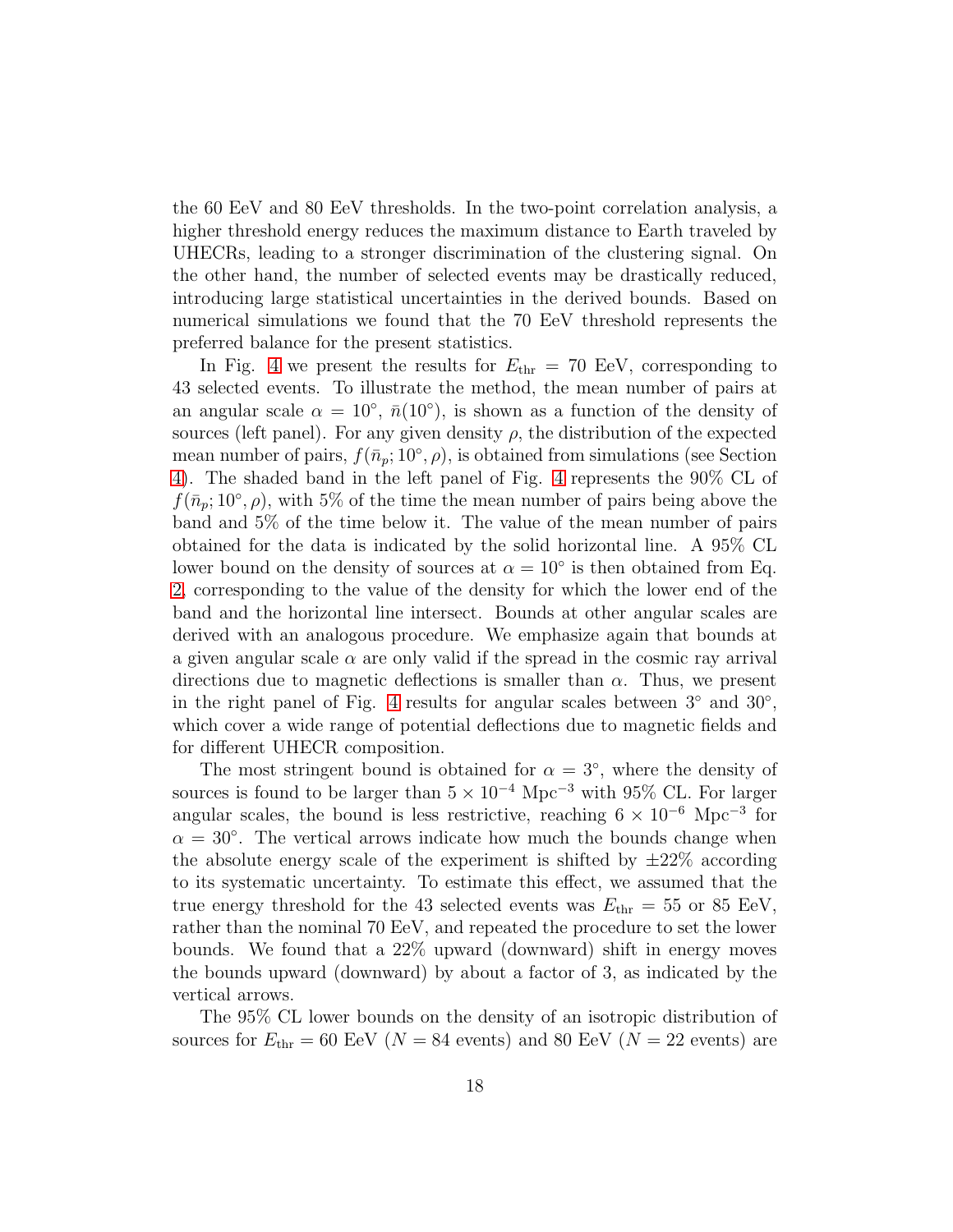

<span id="page-20-0"></span>Figure 4: Results for uniformly distributed sources derived for  $E_{\text{thr}} = 70 \text{ EeV}$ (43 highest energy events). Left: The mean number of pairs at an angular scale of 10<sup>°</sup>. The blue line and the shaded band represent the mean and 90<sup>%</sup> CL limits on the expected number of pairs from Monte Carlo simulations. The mean number of pairs for the data is indicated by the solid horizontal line. Right: 95% CL allowed region (shaded area) for the density of sources as a function of the angular scale. The vertical arrows indicate how much the bounds change for a 22% shift of the absolute energy scale.

given in Figure [5,](#page-21-0) together with the bounds at  $E_{\text{thr}} = 70$  EeV. It can be seen that the bounds are quite stable with respect to the energy threshold choice.

If the intrinsic intensity of the sources were not uniform, a larger clustering of events is typically expected and thus tighter bounds on the density of sources would result. We have checked that for a distribution of intensities with dispersion equal to the mean the bound is shifted up by  $\sim$  50%.

Stronger bounds on the density of sources are expected to result when the sources are not uniformly distributed in space, due to the additional clustering of the sources themselves. We explored the possibility that UHECR sources follow the distribution of matter in the local universe by using the galaxies in the 2MRS catalog as tracers of the matter distribution. Since the Galactic plane is masked in the 2MRS catalog, cosmic rays coming from that region of the sky are not included in this study, which results in  $N = 20$ events above an energy threshold of 80 EeV. This procedure ensures that simulated and real events can arrive from the same solid angle of the sky. Due to deflections in the regular magnetic field the sources of events in the unmasked region may lie in the mask. We assume that the clustering properties of the sources in both regions are similar. To derive bounds on the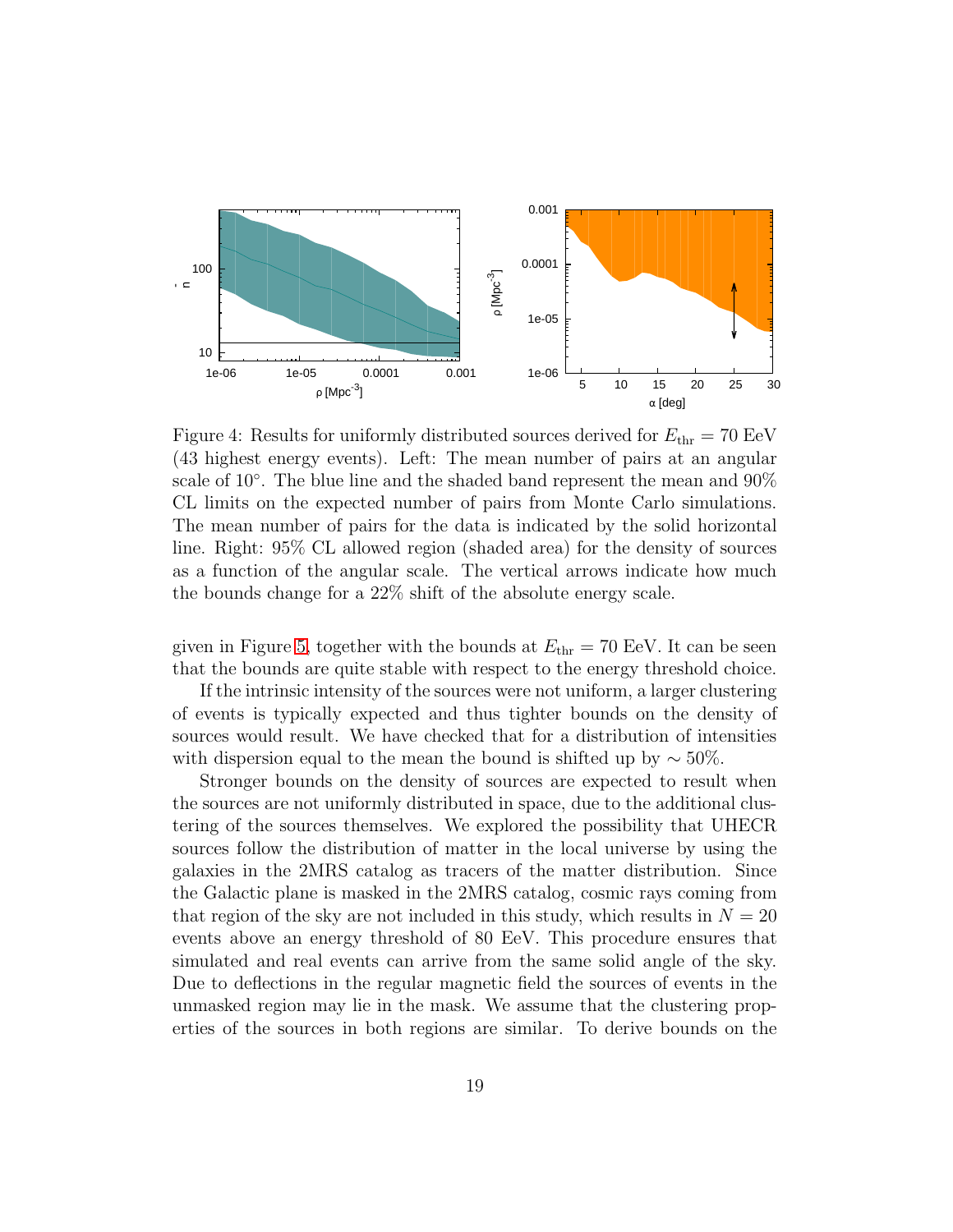

<span id="page-21-0"></span>Figure 5: 95% CL lower bounds on the density of uniformly distributed sources as a function of the angular scale. Bounds derived with  $E_{\text{thr}} = 60$ , 70 and 80 EeV are shown.

density of sources, we followed the same procedure described for the case of uniformly distributed sources, but with sources drawn from the volume limited subsample of the catalog (see Section [4\)](#page-14-0). The corresponding 95% CL lower bound as a function of the angular scale is shown in Figure [6,](#page-22-0) ranging from  $7 \times 10^{-4}$  Mpc<sup>-3</sup> at  $\alpha = 3^{\circ}$  to  $2 \times 10^{-5}$  Mpc<sup>-3</sup> at  $\alpha = 30^{\circ}$ . A  $\pm 22\%$  shift of the absolute energy scale shifts the bounds as indicated by the vertical arrows.

In a previous study [\[33\]](#page-26-16), the arrival directions of events above 55 EeV detected by the Pierre Auger Observatory were found to be compatible with a model based on 2MRS galaxies for smoothing angles of a few degrees and correlating fractions of about 40%. These parameters are however not strongly constrained with the present statistics. The clustering analysis considered here represents a complementary study that probes the density of the sources.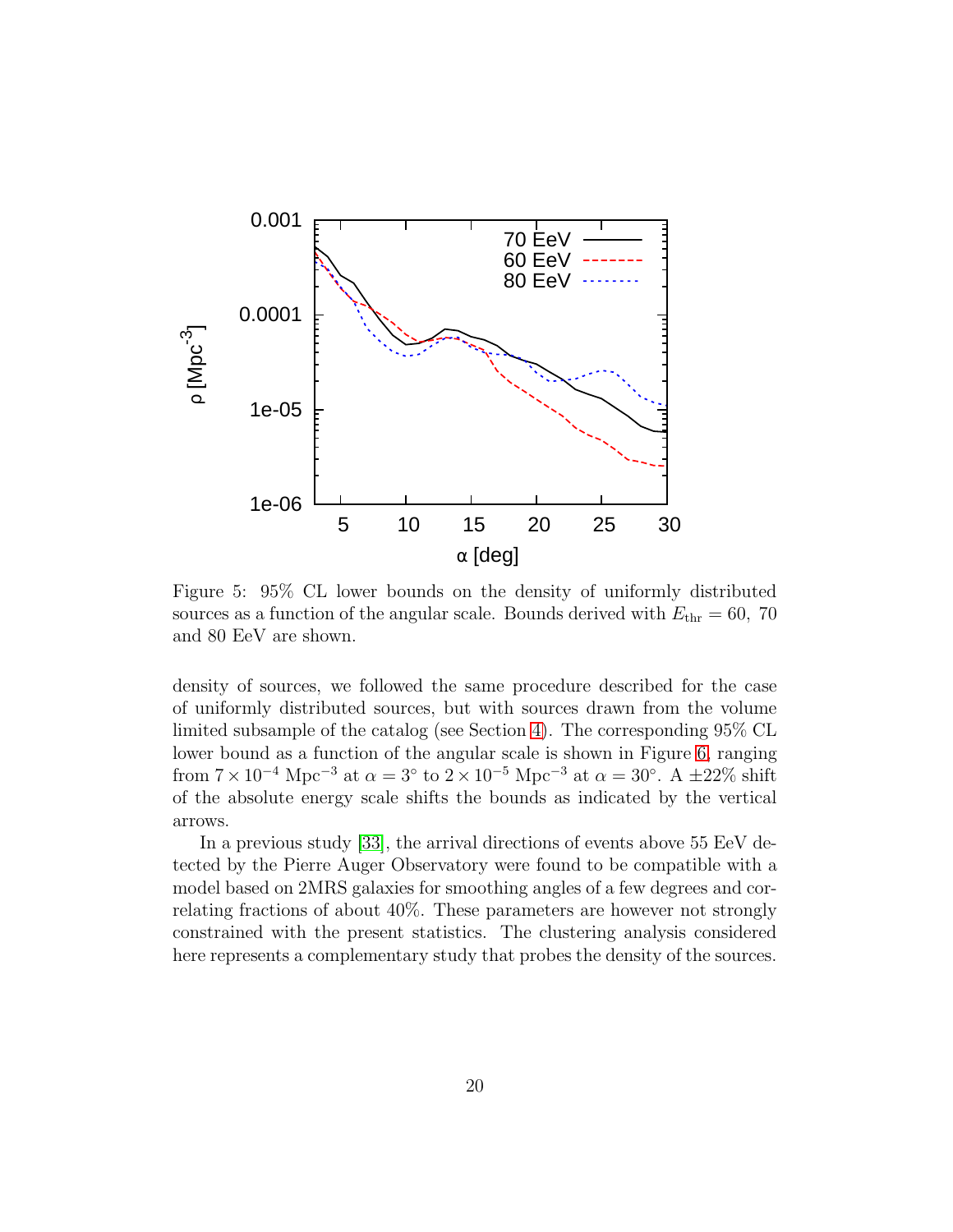

<span id="page-22-0"></span>Figure 6: Bounds on a distribution of sources following the local matter density traced by the 2MRS catalog galaxies, derived with 20 events above  $E_{\text{thr}} = 80 \text{ EeV}$ . The shaded area represents the 95% CL allowed region for the density of sources. The vertical arrows indicate the uncertainty associated to a 22% uncertainty in the energy calibration.

# 6 Conclusions

We have used the two-point angular correlation function to study the clustering properties of the arrival directions of UHECRs detected by the Pierre Auger Observatory. No significant excess of pairs up to an angular scale of 30◦ was found, which provides a lower bound on the density of UHECR sources.

From the analysis of events with energy above 70 EeV we found that, if the spread due to magnetic deflections is smaller than  $\alpha = 3^{\circ}$ , the density of equal intrinsic intensity sources uniformly distributed in space is larger than  $5.3 \times 10^{-4}$  Mpc<sup>-3</sup> with 95% CL. For larger angular scales, the bound is less restrictive, reaching  $6 \times 10^{-6}$  Mpc<sup>-3</sup> at  $\alpha = 30^{\circ}$ . These bounds have a factor of 3 uncertainty arising from the 22% systematic uncertainty in the energy scale. The analysis of events with energy larger than 60 and 80 EeV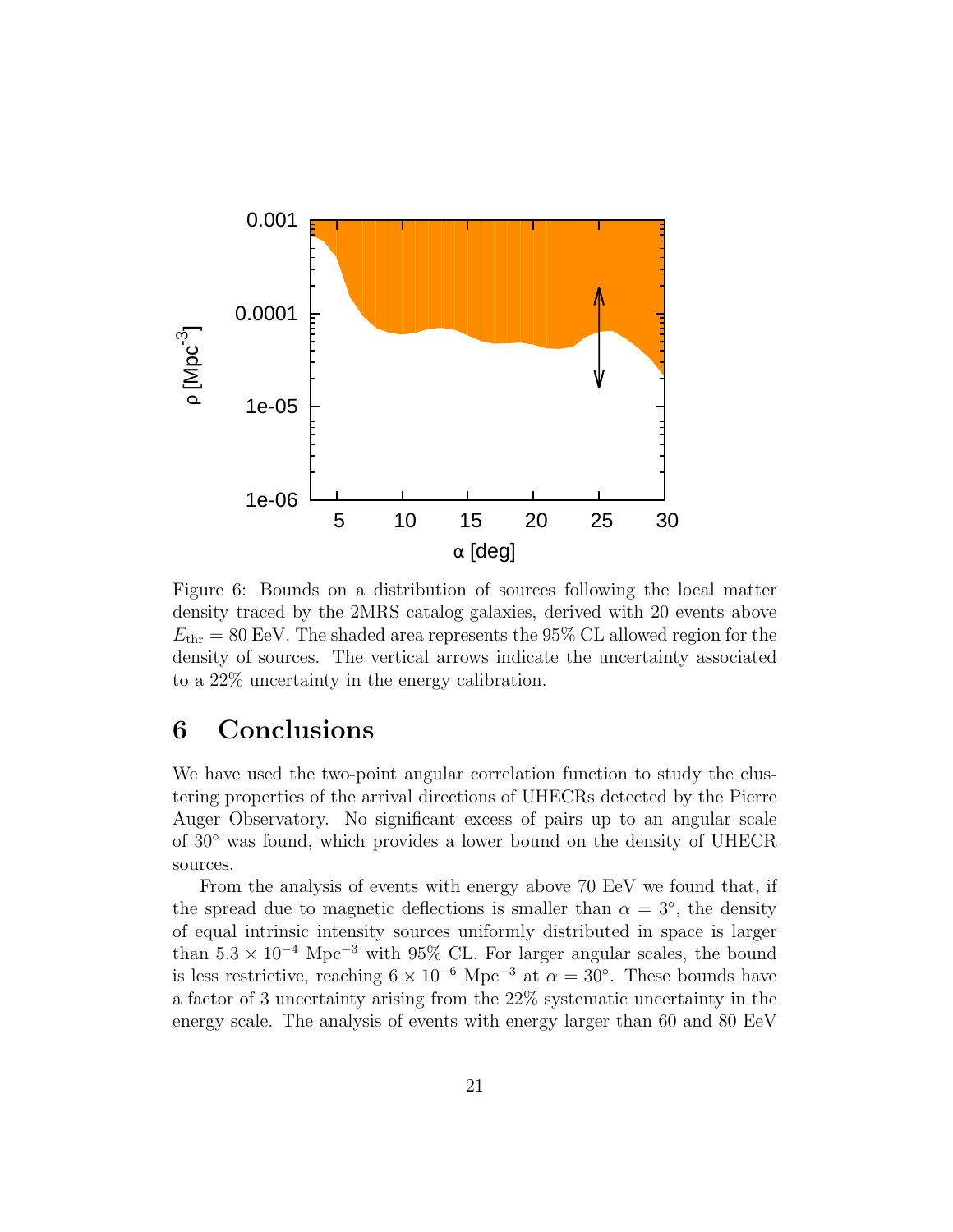yielded comparable limits. We also studied a distribution of UHECR sources following the local matter in the universe, which was traced by the 2MRS catalog of galaxies. Bounds on the density of sources were similar, ranging from  $7 \times 10^{-4}$  Mpc<sup>-3</sup> at  $\alpha = 3^{\circ}$  up to  $2 \times 10^{-5}$  Mpc<sup>-3</sup> at  $\alpha = 30^{\circ}$ . Since the spread in the UHECR arrival directions induced by magnetic fields may wash out the clustering signal, a physical interpretation of these bounds is meaningful only when the spread due to magnetic deflections is smaller than the angular scale.

Even with this limitation, our bounds provide novel insight into the origin of UHECRs. If magnetic deflections are limited to a few degrees, as expected for a light composition of cosmic rays at the highest energies and weak extragalactic magnetic fields [\[7\]](#page-25-6), our data suggest a rather large value for the source density,  $\rho > 10^{-4}$  Mpc<sup>-3</sup>. This value is for instance compatible with the density of galaxies brighter than  $10^{11}L_{\odot}$  [\[34\]](#page-26-17), but disfavors bright radio galaxies and AGNs with  $L_X > 10^{43}$  erg  $s^{-1}$  as the main source of the observed flux of cosmic rays above 70 EeV. On the other hand, lower values of the density are allowed for large magnetic deflections, as expected for a predominantly heavy composition or stronger extragalactic magnetic fields. In this case, the observed clustering is still compatible with the density of some types of AGNs, like Seyfert galaxies or low luminosity, Fanaroff-Riley I, radio galaxies.

This paper has made use of the NASA/IPAC Extragalactic Database (NED) which is operated by the Jet Propulsion Laboratory, California Institute of Technology, under contract with the National Aeronautics and Space Administration.

The successful installation, commissioning, and operation of the Pierre Auger Observatory would not have been possible without the strong commitment and effort from the technical and administrative staff in Malargüe.

We are very grateful to the following agencies and organizations for financial support: Comisión Nacional de Energía Atómica, Fundación Antorchas, Gobierno De La Provincia de Mendoza, Municipalidad de Malargüe, NDM Holdings and Valle Las Le˜nas, in gratitude for their continuing cooperation over land access, Argentina; the Australian Research Council; Conselho Nacional de Desenvolvimento Científico e Tecnológico (CNPq), Financiadora de Estudos e Projetos (FINEP), Fundação de Amparo à Pesquisa do Estado de Rio de Janeiro (FAPERJ), Fundação de Amparo à Pesquisa do Es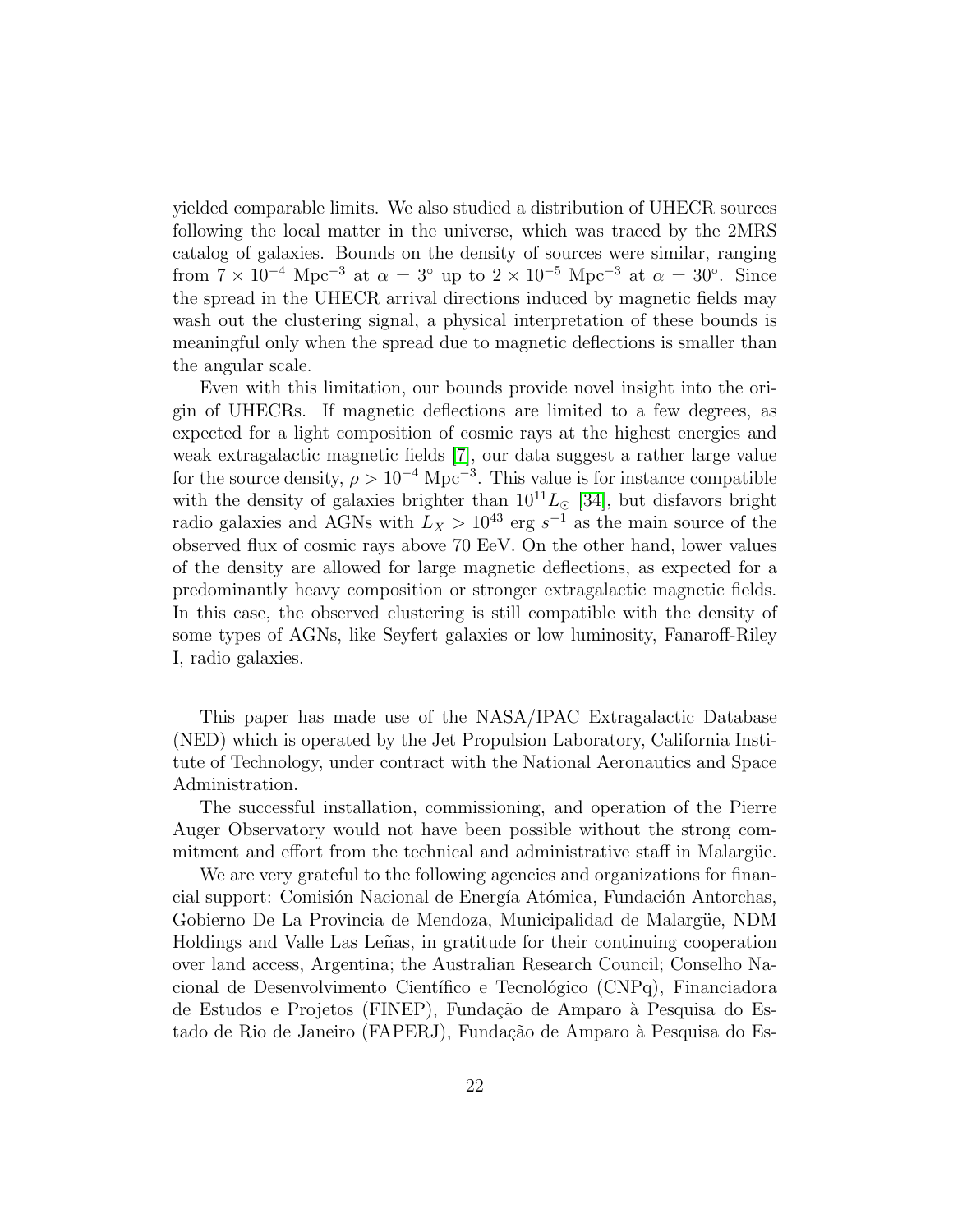tado de São Paulo (FAPESP), Ministério de Ciência e Tecnologia (MCT), Brazil; AVCR AV0Z10100502 and AV0Z10100522, GAAV KJB100100904, MSMT-CR LA08016, LG11044, MEB111003, MSM0021620859, LA08015, TACR TA01010517 and GA UK 119810, Czech Republic; Centre de Calcul IN2P3/CNRS, Centre National de la Recherche Scientifique (CNRS), Conseil Régional Ile-de-France, Département Physique Nucléaire et Corpusculaire (PNC-IN2P3/CNRS), D´epartement Sciences de l'Univers (SDU-INSU/CNRS), France; Bundesministerium für Bildung und Forschung (BMBF), Deutsche Forschungsgemeinschaft (DFG), Finanzministerium Baden-Württemberg, Helmholtz-Gemeinschaft Deutscher Forschungszentren (HGF), Ministerium für Wissenschaft und Forschung, Nordrhein-Westfalen, Ministerium für Wissenschaft, Forschung und Kunst, Baden-Württemberg, Germany; Istituto Nazionale di Fisica Nucleare (INFN), Ministero dell'Istruzione, dell'Università e della Ricerca (MIUR), Italy; Consejo Nacional de Ciencia y Tecnología (CONACYT), Mexico; Ministerie van Onderwijs, Cultuur en Wetenschap, Nederlandse Organisatie voor Wetenschappelijk Onderzoek (NWO), Stichting voor Fundamenteel Onderzoek der Materie (FOM), Netherlands; Ministry of Science and Higher Education, Grant Nos. N N202 200239 and N N202 207238, Poland; Portuguese national funds and FEDER funds within COMPETE - Programa Operacional Factores de Competitividade through Fundação para a Ciência e a Tecnologia, Portugal; Romanian Authority for Scientific Research ANCS, CNDI-UEFISCDI partnership projects nr.20/2012 and nr.194/2012, project nr.1/ASPERA2/2012 ERA-NET and PN-II-RU-PD-2011-3-0145-17, Romania; Ministry for Higher Education, Science, and Technology, Slovenian Research Agency, Slovenia; Comunidad de Madrid, FEDER funds, Ministerio de Ciencia e Innovación and Consolider-Ingenio 2010 (CPAN), Xunta de Galicia, Spain; Science and Technology Facilities Council, United Kingdom; Department of Energy, Contract Nos. DE-AC02- 07CH11359, DE-FR02-04ER41300, DE-FG02-99ER41107, National Science Foundation, Grant No. 0450696, The Grainger Foundation USA; NAFOS-TED, Vietnam; Marie Curie-IRSES/EPLANET, European Particle Physics Latin American Network, European Union 7th Framework Program, Grant No. PIRSES-2009-GA-246806; and UNESCO.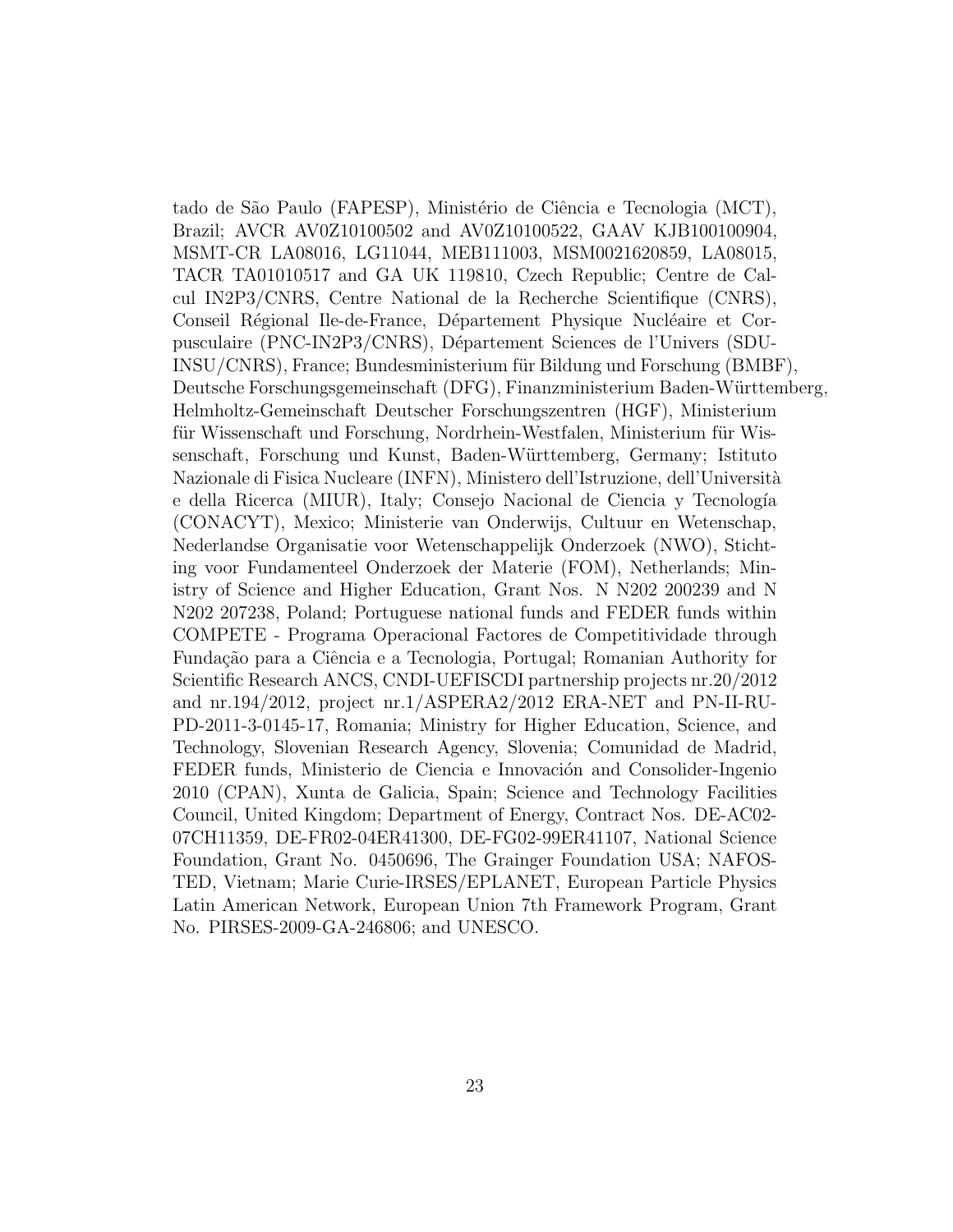### <span id="page-25-0"></span>References

- <span id="page-25-1"></span>[1] K. Greisen, Phys. Rev. Lett. 16 (1966) 748; G. T. Zatsepin and V. A. Kuz'min, JETP Lett. 4 (1966) 78.
- <span id="page-25-2"></span>[2] R. U. Abbasi et al. (HiRes Collaboration), Phys. Rev. Lett. 100 (2008) 101101.
- [3] J. Abraham et al. (The Pierre Auger Collaboration), Phys. Rev. Lett. 100 (2008) 211101; J. Abraham et al. (The Pierre Auger Collaboration), Phys. Lett. B 685 (2010) 239.
- <span id="page-25-4"></span><span id="page-25-3"></span>[4] C. S. Kochanek et al., Astrophys. J. 560 (2001) 566.
- [5] A. T. Steffen et al., Astrophys. J. Lett. 596 (2003) L3; S. Sazonov et al., Astron. and Astrophys. J. 462 (2007) 57; J. Tueller et al., Astrophys. J. 681 (2008) 113.
- <span id="page-25-6"></span><span id="page-25-5"></span>[6] R. G. Carlberg et al., Astrophys. J. Lett. 479 (1997) L19.
- <span id="page-25-7"></span>[7] K. Dolag et al. JCAP 0501 (2005) 009.
- <span id="page-25-8"></span>[8] E. Armengaud, G. Sigl and F. Miniati, Phys. Rev. D 72 (2005) 043009.
- [9] J. Abraham et al. (The Pierre Auger Collaboration), Phys. Rev. Lett. 104 (2010) 091101.
- <span id="page-25-9"></span>[10] P. Facal San Luis for the Pierre Auger Collaboration, Proc. 32nd ICRC (2011) [\[arXiv:1107.4804\]](http://arxiv.org/abs/1107.4804).
- <span id="page-25-10"></span>[11] D. Garcia-Pinto for the Pierre Auger Collaboration, Proc. 32nd ICRC (2011) [\[arXiv:1107.4804\]](http://arxiv.org/abs/1107.4804).
- <span id="page-25-12"></span><span id="page-25-11"></span>[12] R. U. Abbasi et al. (HiRes Collaboration), Phys. Rev. Lett. 104 (2010) 161101.
- [13] C. Jui et al. (TA Collaboration) Proc. APS DPF Meeting [\[arXiv:1110.0133\]](http://arxiv.org/abs/1110.0133).
- <span id="page-25-13"></span>[14] S. L. Dubovsky, P. G. Tinyakov and I. I. Tkachev, Phys. Rev. Lett. 85 (2000) 1154.
- <span id="page-25-14"></span>[15] Z. Fodor and S. D. Katz, Phys. Rev. D 63 (2000) 23002.